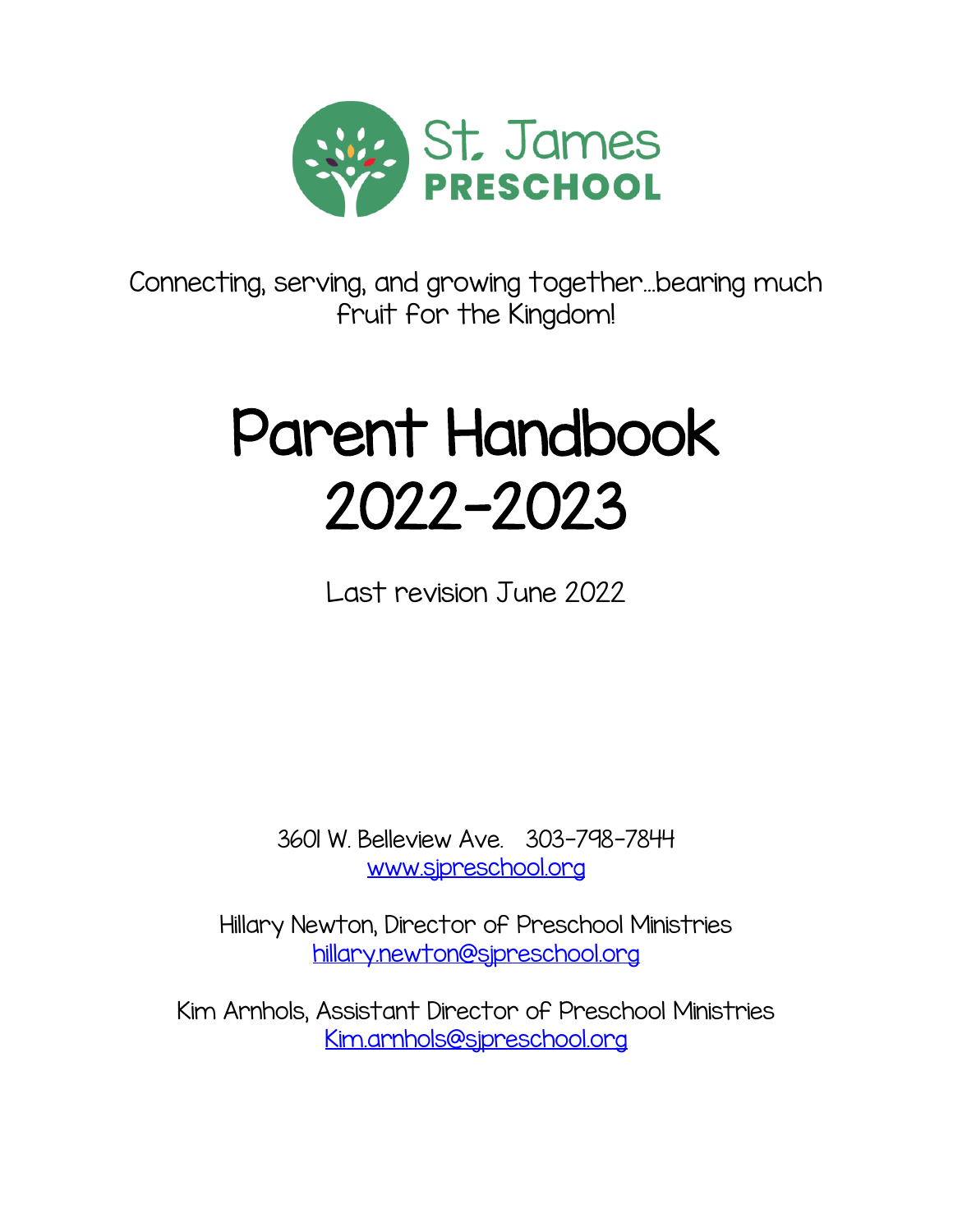# **Table of Contents**

| <b>Topic</b>                                              | <b>Page Number</b> |
|-----------------------------------------------------------|--------------------|
| Welcome Letter & Mission Statement                        | 4                  |
| Core Purpose, Core Values, & Philosophy                   | 5                  |
| Licensing & Rating                                        | 5                  |
| Program Overview                                          | 5                  |
| Primary Caregiver Policy & Continuity of Care             | 6                  |
| <b>Curriculum Overview</b>                                | $6 - 7$            |
| Program Goals & Objectives                                | 8                  |
| Admission & Registration                                  | 9                  |
| <b>Tuition Schedule &amp; Policy</b>                      | 10                 |
| Tuition Assistance: The Grace Fund                        | 10                 |
| <b>School Calendar</b>                                    | 11                 |
| Parent/School Communications & Partnerships               | 11                 |
| Calendars/Newsletters/Website/Lesson Plans                | 11                 |
| Parent Participation & Education, Feedback & Concerns     | $11 - 12$          |
| <b>School Wide Social Events</b>                          | 12                 |
| <b>Family Resource Library</b>                            | 12<br>13           |
| Helping Your Child at Home<br><b>Transitions</b>          | 13                 |
| <b>Orientation Week</b>                                   | 14                 |
| Help with Separation Issues                               | 14                 |
| Class Placement & End of the School Year                  | 15                 |
| <b>Arrivals &amp; Departures</b>                          | 16                 |
| <b>Restricted Access, Building Safety</b>                 | 16                 |
| Parking                                                   | 17                 |
| <b>Child Custody</b>                                      | 17                 |
| <b>Assessment of Child Progress</b>                       | 17                 |
| Ages & Stages (ASQ-SE), written Developmental Profiles    | 17                 |
| Developmental Portfolios, Parent/Teacher Conferences      | 18                 |
| Confidentiality                                           | 18                 |
| <b>Health/Medical Information</b>                         | 18                 |
| Physicals, Immunizations, Hand Washing                    | 18-19              |
| Illness Policy, Medications, Allergies, Toileting         | 19                 |
| Sunscreen, Accidental injuries, Emergency Transport       | 20                 |
| <b>Emergency Procedures</b>                               | 21                 |
| Fire/Tornadoes, Evacuation, Reunification Policies        | 22                 |
| Weather                                                   | 22                 |
| <b>Field Trips</b>                                        | 22                 |
| Photographs & Media Use                                   | 22                 |
| <b>Classroom Pets</b>                                     | 22                 |
| Fundraising                                               | 22                 |
| Personal Belongings                                       | 23                 |
| <b>Outdoor Play Guidelines &amp; Policy</b>               | 23                 |
| <b>Child Supervision</b>                                  | 24<br>24           |
| Television & Video Viewing                                | 24                 |
| <b>Cooking Activities</b><br>Lunch Guidelines & Birthdays | 24-25              |
| <b>Sharing Time</b>                                       | 26                 |
|                                                           |                    |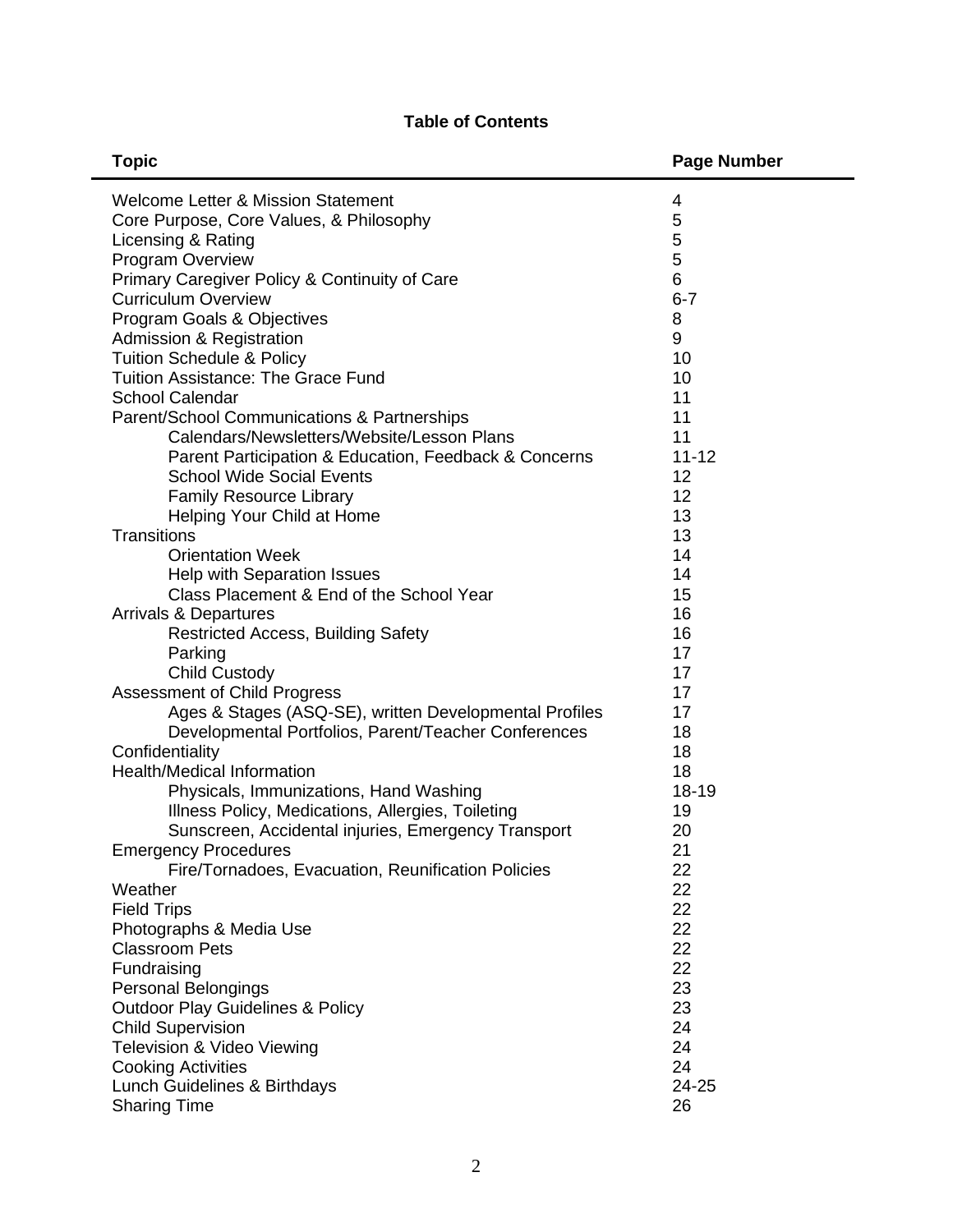| <b>Classroom Support for Children</b>           | 26        |
|-------------------------------------------------|-----------|
| Referral Policy & Home Language/Interpreters    | $26 - 27$ |
| Diapering & Toilet Training                     | 27        |
| Discipline & Guidance                           | 28        |
| <b>Challenging Behavior Policy</b>              | 29-30     |
| Discharge Policy                                | 30        |
| Child Abuse & Neglect Law                       | 31        |
| <b>Family Neutrality Policy</b>                 | 31        |
| Obligation to inform law enforcement            | 31        |
| <b>Reporting Suspected Licensing Violations</b> | 31        |
| Grievance Procedure                             | 31        |
| <b>Visitors Policy</b>                          | 32        |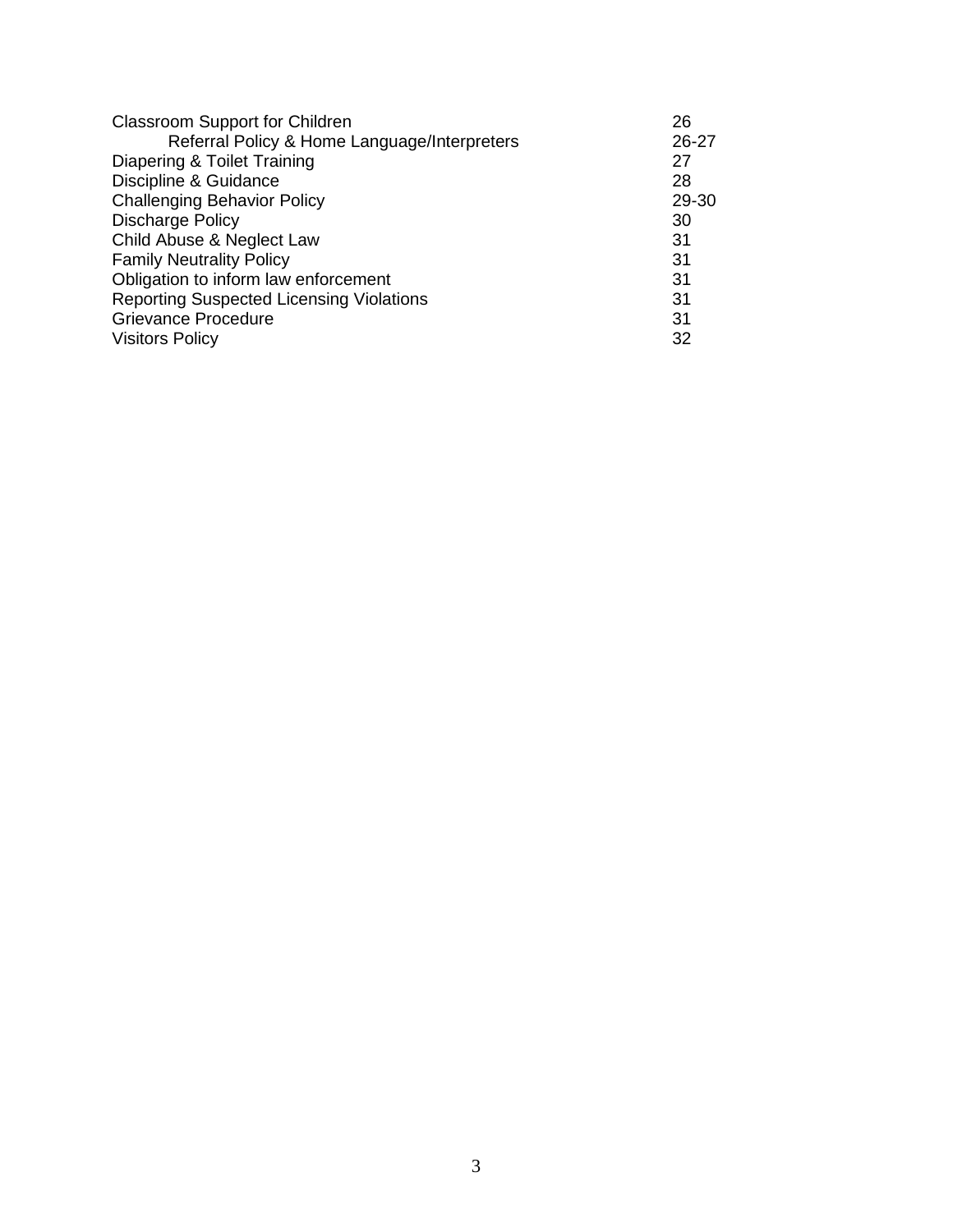## *Dear Parents:*

*The St. James Preschool Board and the Staff welcome you to our school. We are glad that you have chosen us, and we anticipate a wonderful experience for your child.* 

*Our dedicated professional staff provides a well-balanced curriculum which is developmentally appropriate for young children between the ages of 2 1/2 and 5. Teachers carefully prepare a variety of learning opportunities which foster intellectual, spiritual, social/emotional and physical growth.* 

*This Christian, developmentally appropriate program is based on the assumption that growth is a sequential and orderly process and that children do indeed pass through stages of development which occur in a predictable sequence in their physical, social/emotional and cognitive growth. A balance between free choice and structure encourages independence, responsibility and self-confidence. We are looking forward to helping your child discover the joys of learning at St. James Preschool.* 

*This guide was written to help familiarize you with our program and to provide information which will be useful before school begins and throughout the coming year. We hope you read this guide and keep it as a handy reference.* 

## *St. James Preschool respects parents as the primary and most important provider of care and nurturing for their children. We believe parents and teachers are partners in children's care and education and are looking forward to establishing this partnership.*

*We know how important these early years are to you and your child, and we want you to be aware that our staff is available to answer any questions you may have about your child and our program.* 

*Sincerely,*

**Hillary Newton** *Preschool Director* 

**Kim Arnhols** *Assistant Director* 

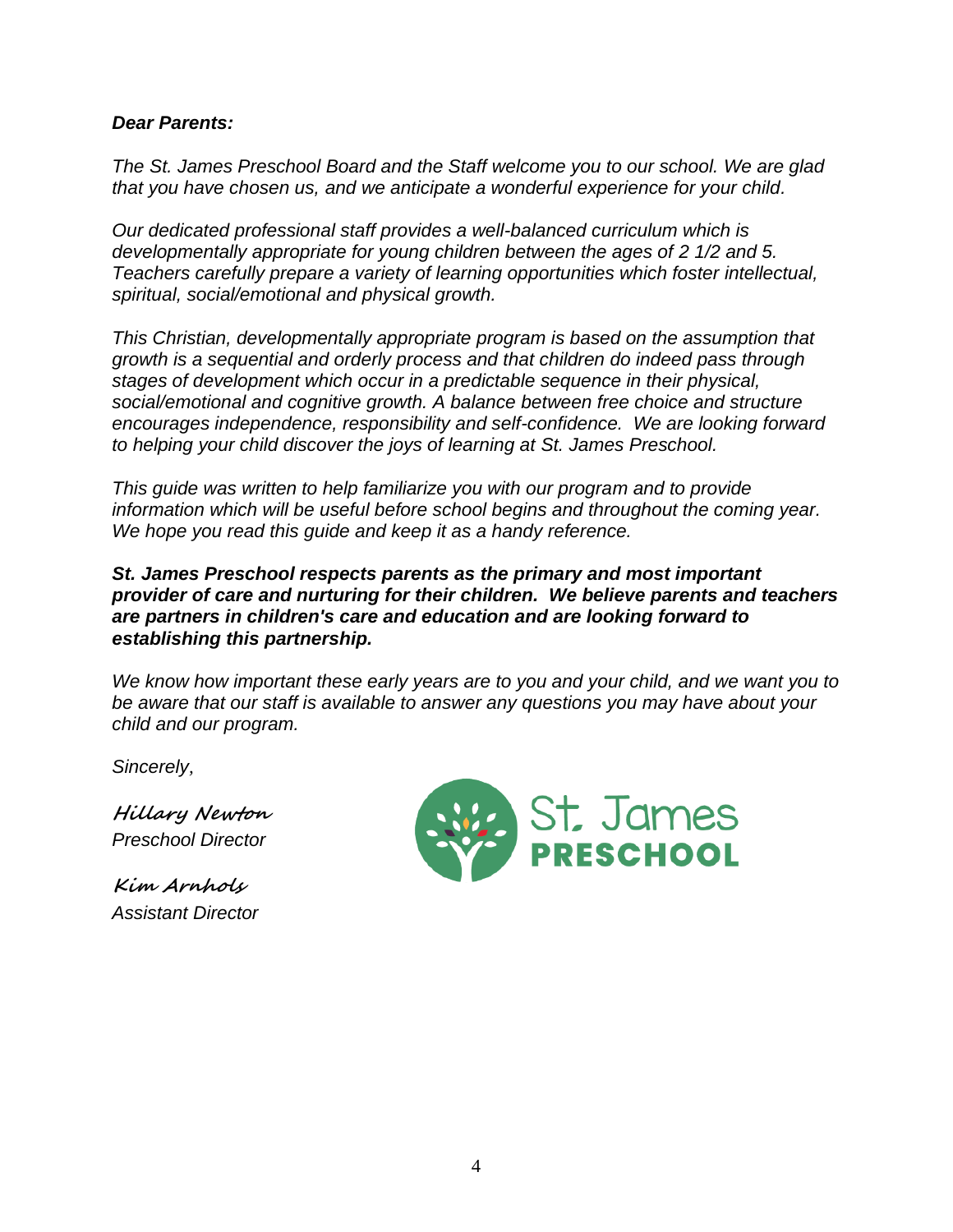# **Mission Statement**

As a ministry of St. James Presbyterian Church, our school mission is to provide a safe, loving Christian environment where children ages 2 ½ - 5 years can grow physically, intellectually, emotionally, socially and spiritually. By nurturing children in these areas, we will be God's instruments of transformation for the children themselves, their parents, extended families, and our community.

## **Our Core Purpose**

To equip children with tools that provide a strong foundation, inspiring a lifetime of learning."

# **Our Core Values**

The following core values form the framework that guides St. James Preschool:

- Rooted in faith
- Grounded in the significance of early childhood development (a unique time)
- Cultivate nurturing relationships
- Provide a caring, supportive environment
- Believe in the power of play

# **Our Statement of Philosophy**

The educational philosophy of St. James Preschool is based on meeting the developmental needs of young children between the ages of 2 1/2-5. It is our intent to provide a loving, play based program which will meet each child's cognitive, social, emotional, spiritual, and physical needs in a Christian environment. Love is our foundation and is something that cannot be measured or described fully. "We love because God first loved us." 1 John 4:19. *Love is a combination of positive feelings in our hearts, love helps us feel gracious, kind, caring, valued, and accepted. Love motivates us to feel willing and generous, to sacrifice, to surrender, forgive, trust, be patient, encourage, be compassionate, serve, and be nonjudgmental to ourselves and others. Love is letting go of control, gives freedom to our self and others to grow, be and really live.* So many of our families believe that there is a feeling of love and caring that can be felt when you enter our preschool. This comes from our belief in Christian principles and is lived out by our dedicated staff that is the heart of St. James.

## **Licensing and Rating**

St. James is licensed as a preschool by the Colorado Office of Early Childhood at the Colorado Dept. of Human Services. In addition, **St. James has been awarded a level 5 rating in Colorado Shines**, our state quality rating improvement system, which conducts on-site visits to early childhood programs across the state and rates them in the areas of teacher to child interactions, ratios, classroom environment, staff education and training, and parent partnerships. This is the highest rating that a program can achieve.

## **Program Overview**

St. James Preschool is a Christian program that operates a 4-hour day from 9:30 a.m. - 1:30 p.m. St. James is open Monday through Friday. The preschool serves children between the ages of 2 1/2 to 5 and are grouped according to their ages. It is a church sponsored, non-profit school. It is governed by a volunteer Board of Directors which is comprised of parents, church members, community members, and early childhood professionals. The teaching staff receives 15 hours of on-going training in early childhood education every year. All our teachers are credentialed and meet the qualifications required for ECE Teachers in the state of Colorado and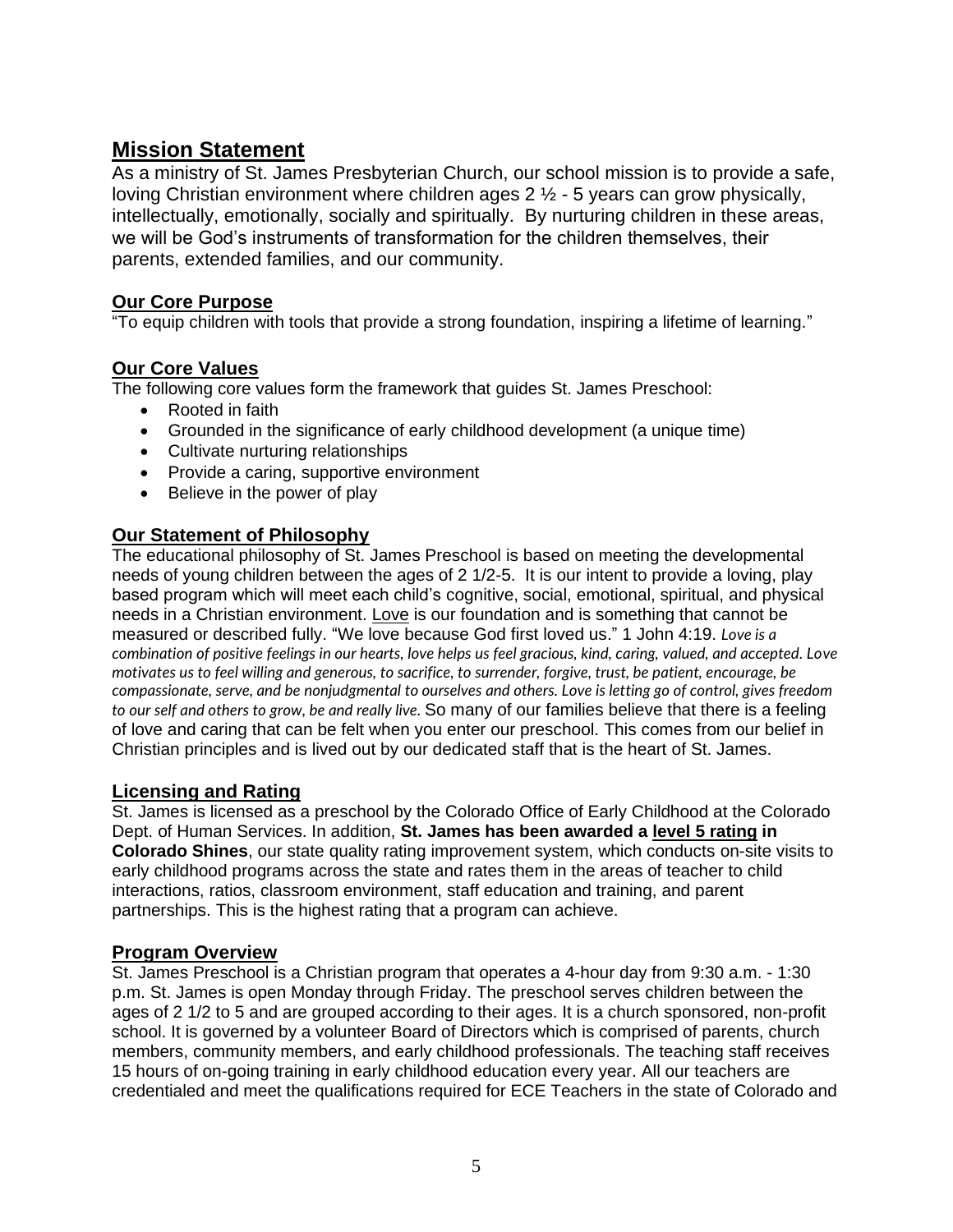have many years of experience working in early childhood education. The school has a qualified director and assistant director.

## **Primary Caregiver Policy**

The ECE lead teacher in your child's class serves as your child's primary caregiver. The primary caregiver works with other program staff to ensure a positive childcare experience for children and their parents. The primary caregiver system ensures that every child has a special person and that each parent has a primary contact. Some classes have two ECE Lead teachers. In that case, the teachers divide the children into primary care groups. This is often based on a teacher's previous work with other siblings in the family to continue those relationships, matching a teacher's specific area of expertise with a child's needs, or dividing children equally by gender.

The responsibilities of primary caregivers include:

• **To Communicate**. A primary caregiver is the essential link in the communication chain between parents and program and children and program. Primary caregivers ensure that every day, each child's experience is communicated to parents — not just what the teacher personally witnessed but what others observed or participated in. Also, a primary caregiver relays parents' concerns and suggestions to other staff.

• **To Advocate**. A primary caregiver empowers parents and children by translating their individual concerns and needs into action through the efforts of all program staff.

• **To Nurture**. A teacher who is the primary caregiver tunes in to each child and develops a special bond while ensuring all needs are met and all caring times are carried out in ways that empower the child and establish a sense of security and basic trust.

• **To Teach.** A primary caregiver is a teacher who cares for children in ways that maximize language experiences and learning potential in all interactions and who ensures that the learning environment works for all children.

• **To Observe, Monitor, and Evaluate**. A primary caregiver makes sure children's experiences in the program are positive and that parents' concerns are addressed by continually assessing each child's and parent's experience. Observation, discussions with other staff and parents, and analysis of the actual experience of the child and family are regularly made and noted. The primary caregiver will be the teacher who leads your child's parent conferences and documents your child's progress throughout the year.

## **Continuity of Care Policy**

At St. James Preschool we practice keeping groups of young children and their teaching team together for at least 1 year, which promotes the formation of trusting relationships, secure attachments, and long-lasting bonds. Along with providing each child with a primary caregiver we also provide continuity of care for a full school year.

# **Teacher/Child Ratios**

The licensed capacity of the preschool each day is 46 children.

St. James Preschool follows NAEYC (National Association for the Education of Young Children) recommended group sizes and adult/child ratios in all our classrooms. These ratios are consistently maintained. We ensure staffing levels always make these ratios possible and enrollment is limited to fulfill ratios listed below:

2 ½-year-olds to 3-year-olds (30-48months) 1:4 max of 8 children

3 & 4-year-olds 1:8 max of 16 children

5-year-olds 1:8 max of 16 children

## **Curriculum Overview**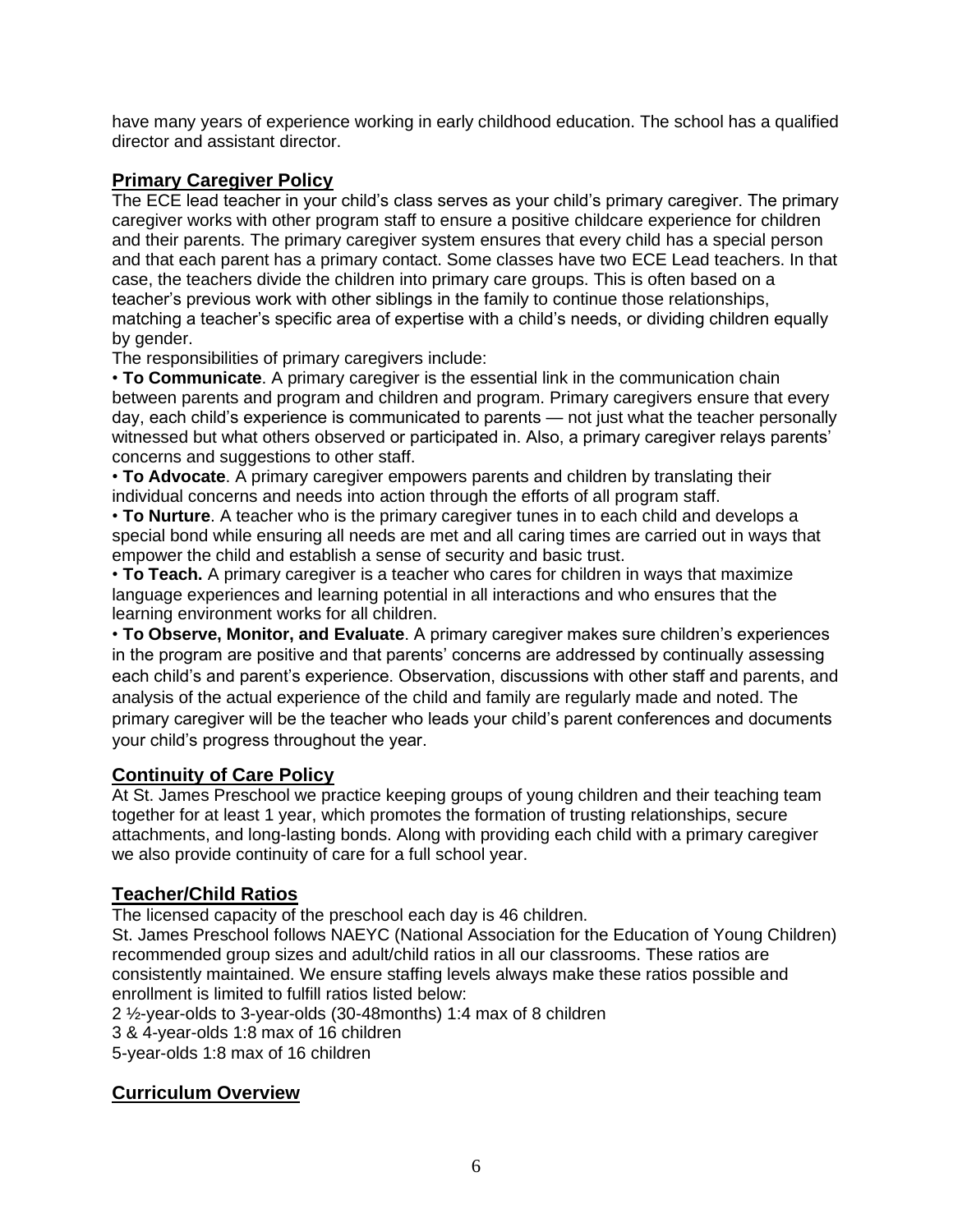The Creative Curriculum functions as a framework for planning and implementing our developmentally appropriate program. It is based on a strong foundation of research in early education. Its effectiveness in helping children acquire social competence and the skills they need to excel as learners is well documented. Teachers incorporate their own interests and teaching styles to create weekly lesson plans which follow different studies throughout the school year. All classrooms utilize the Creative Curriculum approach to learning, honoring creativity with a respect for the role that teachers play in making learning exciting and relevant for every child. Each classroom is divided into learning centers where the children may choose from a variety of play and materials, including loose parts, designed to extend the child's awareness and understanding of his/her environment and community. We follow the children's lead as we facilitate open-ended investigations which create opportunities for learning through playful experimentation and the thoughtful manipulation of materials.

- **Creative Art**  The Creative Art Area is a place filled with materials that children can enjoy on a purely sensory level. Here children can create and represent their ideas in a visual form. On a table or at an easel, children draw, paint, knead, cut, glue, and put together unique products of their own choosing. Sometimes they simply explore the materials and enjoy the process. At other times they create designs or make something that represents a real object, place, or living thing. Creative art is another language children use to express what they know and what they feel.
- **Library/Writing Center**  In the Library Area children develop the motivation and skills necessary to read and write. As they hear stories read aloud every day, look through books on their own, listen to stories on CDs, recite familiar stories, and make up their own stories, they also have many opportunities to grow in all areas of development.
- **Dramatic Play**  In the Dramatic Play Area children break through the restrictions of reality. They pretend to be someone or something different from themselves and make up situations and actions that go along with the role they choose. When children engage in dramatic play, they deepen their understanding of the world and develop skills that will serve them throughout their lives.
- **Blocks**  Blocks naturally appeal to young children because they feel good to the touch, are symmetrical, and invite open-ended explorations. When children construct, create, and represent their experiences with blocks, they grow in each area of development.
- **Science/Discovery**  The Science Area is a place to find answers to questions. It is a place to spark curiosity and wonder using new and interesting materials. In the Science Area, children can use their senses to touch, feel, taste, smell, and see. They can act on objects and observe what happens next. Teachers help nurture children's curiosity by joining children in the Science Area and posing questions. Children respond by using their thinking skills to investigate and explore. In the Science Area, all areas of development can be enhanced.
- **Manipulatives-**This area includes puzzles, various table blocks, small constructions materials, and collections of objects. When children use manipulatives, they explore how things work, use their imaginations, strengthen and control the muscles in their hands, work cooperatively, solve problems, and learn content area concepts.
- **Music and Movement**  Music naturally delights and captures the interest of children. By including time for music and movement, we provide an outlet for children's high spirits and creative energy. Music and movement experiences help develop both sides of the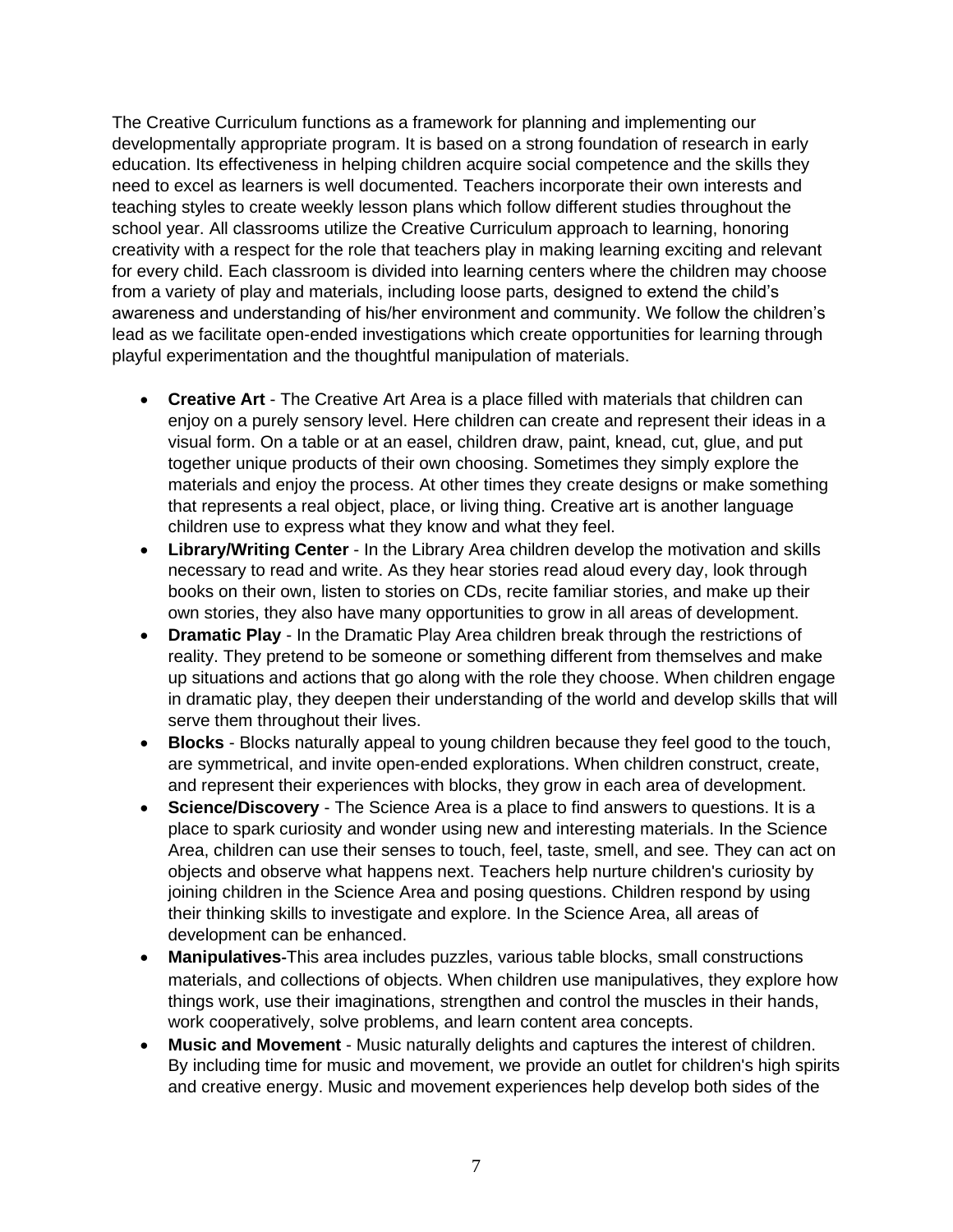brain (an important finding in recent brain research) and contribute to children's social/emotional, physical, cognitive, and language development.

• **Sand and Water** - Play with sand and water involves sensory experiences that appeal to young children. They need little introduction to playing with these materials. While sand and water play can delight the senses, it also can challenge children's minds and promote all areas of development.

\*This information was taken from the *Creative Curriculum for Preschool*, a curriculum program used by St. James Preschool. *Dodge, Diane Trister, Colker, L., and Heroman, C. (2002). The Creative Curriculum for Preschool. Washington, DC: Teaching Strategies, Inc.*

We believe children learn and develop skills and confidence through active engagement with these centers and each other. Children are encouraged to explore activities and materials at their own pace which have been planned to stimulate each of the five developmental areas (social, emotional, physical, language, and cognitive). It is our goal to create a nurturing environment where a child's natural love of learning will thrive. Each teaching team plans weekly to create developmentally appropriate plans that are aligned with the Colorado Early Learning & Development Guidelines which focuses on the developmental needs of the individual children, as well as the group, and that are embedded in the children's interests. We utilize the Creative Curriculum's learning objectives, which are aligned with national Core Curriculum objectives. We desire to partner with you regarding your child's care and education. Please take the time to review the weekly curriculum plan as well as communicate daily with the teaching staff regarding goals you may have for your child.

# **The Program/ Goals and Objectives**

St. James is child centered and based on the belief that play is the best way for children to learn. Children are encouraged to choose freely from a wide range of play and learning experiences, including creative expression through the media of movement, musical rhythms and art; development of manipulative skills and motor coordination through puzzles, blocks, and climbing equipment; the increase of knowledge through special events, cooking and science activities; the integration of sensory skills through water, sand, and play dough as well as other sensory experiences; the growth of language skills through stories, songs, and dramatic play and the development of the spiritual dimension through daily prayers, Christian stories and songs.

It is a balanced program offering both child-directed and teacher-directed activities. The daily schedule includes free choice of time spent in learning centers as well as group times for creative movement, music, storytelling, and dramatization.

**Our 2 ½ , 3 & 4 year old classes** are designed to provide experiences that focus on exploration and whole-child development. Our teachers plan meaningful, hands-on experiences that are engaging and balanced, providing both child-directed and teacher-directed parts of the school day. Children will be exposed to experiences that support learning in all areas of development including:

- 1. A lasting appreciation for music and art by providing opportunities for exploration
- 2. Sensory experiences
- 3. Language and literacy skills through dramatic play, stories, songs and a classroom environment that surrounds children with written language that is meaningful to them
- 4. Manipulative and fine motor skills to build pre-writing muscles
- 5. Gross motor skills to build strength and coordination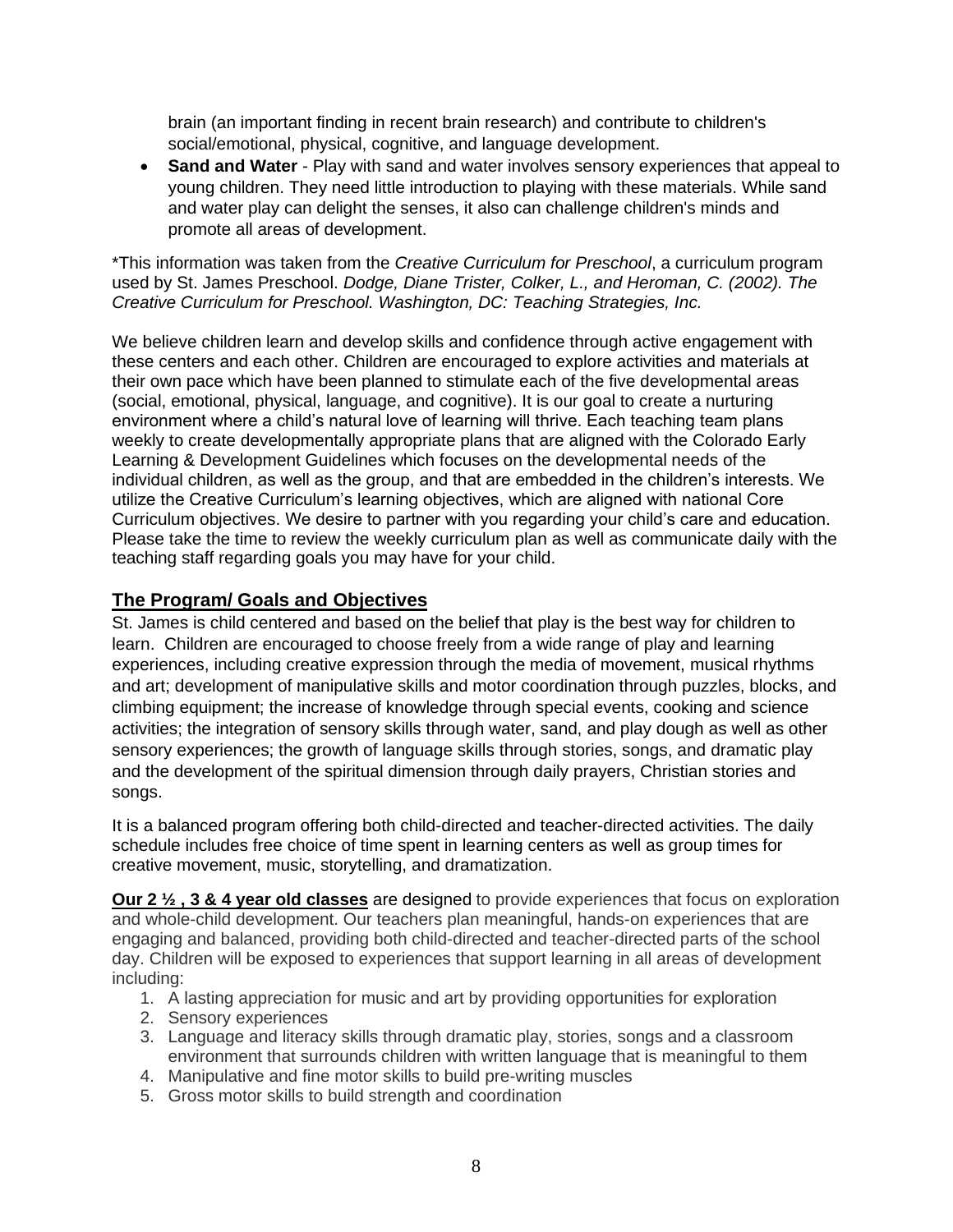- 6. Daily exposure to age-appropriate math concepts and operations
- 7. Social and emotional skills through interaction with their school family, including teachers and peers, building upon the Conscious Discipline foundation so children will be empathetic, self-confident, and problem solvers
- 8. Spiritual development through daily prayers, Christian stories, and songs
- 9. Emotional development through self-regulation, self-assurance, and confidence translating into a desire to learn and take risks

Our teachers use systematic and sequential instruction to ensure that "learning builds on learning." Our curriculum is aligned with the Colorado Early Learning & Development Guidelines.

Parents receive a weekly Connection Letter via email from teachers that describes the activities that have taken place in the classroom throughout the week. This letter provides a bridge between home and school that allows parents to get a snapshot of what their children have been learning and what they can reinforce at home.

**Our Transitional Kindergarten class** is primarily designed for children with summer or early fall birthdays to provide an extra year in the preschool setting before moving into Kindergarten. It is designed to accomplish the following objectives:

- 1. Gain confidence and self-assurance translating into a desire to learn and take risks.
- 2. Bridge the play based approach of preschool with the more structured environment kids can expect in the Kindergarten year. (School Readiness).
- 3. Provide a classroom environment that surrounds children with written language that is meaningful to them, laying the groundwork for becoming an avid reader.
- 4. Provide basic principles underlying written language—the alphabetic principle.
- 5. Offer instruction which is systematic and sequential "learning builds on learning."
- 6. Begin a lasting appreciation for music and art by providing opportunities for exploration.
- 7. Provide daily exposure to age-appropriate math concepts and operations.
- 8. Emphasize learning the fundamentals of math, reading, and writing.
- 9. Offer a balanced mix of play and structured learning meeting state benchmarks and standards.
- 10. Support children with positive social/emotional tools in a Christian setting.

Parents receive a weekly Connection Letter via email from teachers that describes the activities that have taken place in the classroom throughout the week. This letter provides a bridge between home and school that allows parents to get a snapshot of what their children have been learning and what they can reinforce at home.

Our transitional kindergarten curriculum includes the following subjects: Math, Social Studies, Science, Reading, Writing, Music and Art in a loving environment that is engaging, fun, supportive, and challenging.

#### **Admission and Registration**

St. James Preschool admits students of any race, color, national and ethnic origin to all the rights, privileges, programs, and activities generally accorded or made available to students at the Preschool. It does not discriminate on the basis of race, color, national, and ethnic origin in administration of its educational policies, admission policies, scholarship programs, and other school-administered programs. **We welcome all children** who may benefit from our type of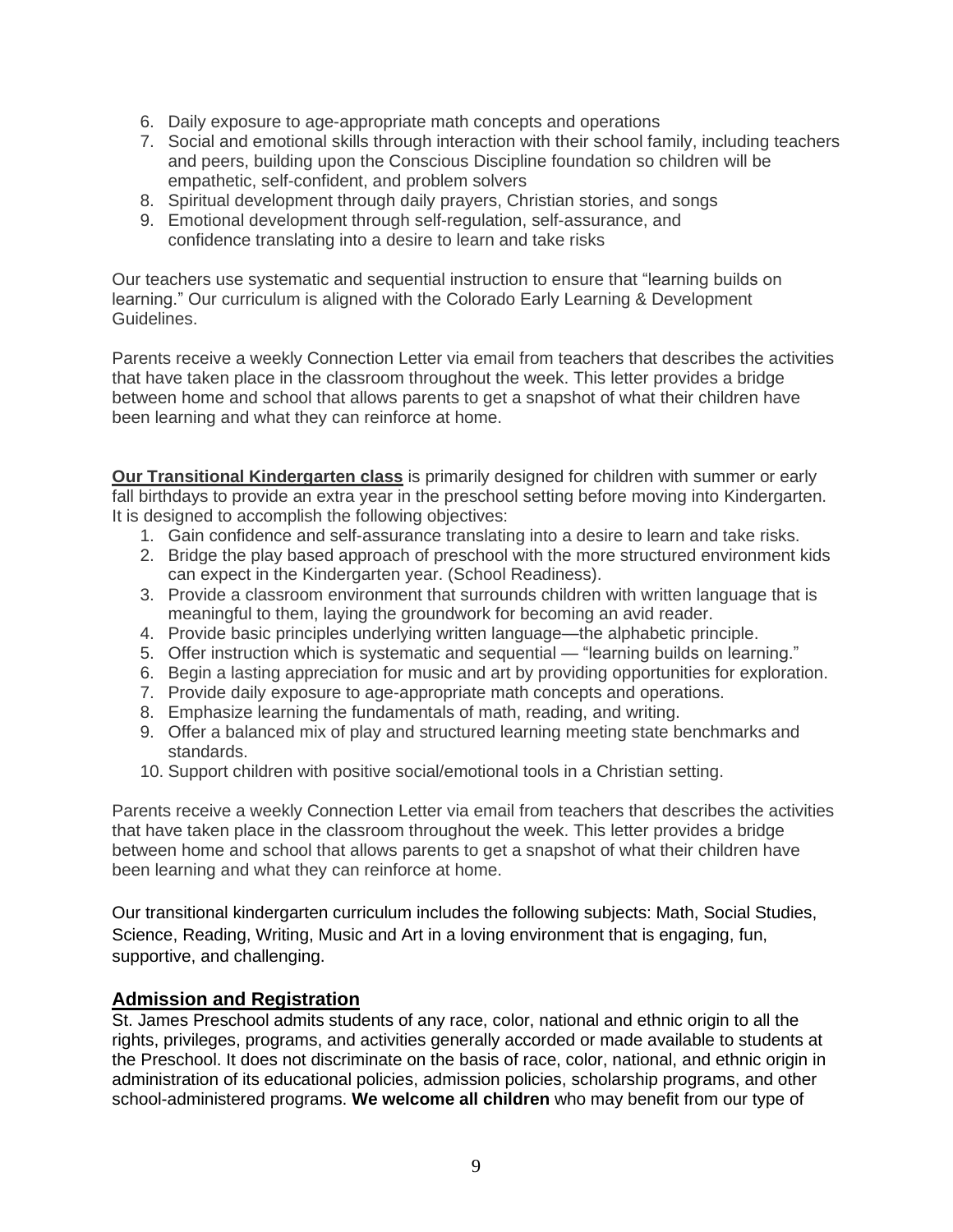program. Children must be 2 ½, 3, or 4 years old by October 1st and *need to be toilet-trained for the 3 and 4-year-old classes.* Transitional Kindergarten children must be 5 years old by December  $1^{st}$ . A pre-interview with child's parent(s) and/or guardian(s) will be made with the Director.

At the time of registration, the parent must fill out an online registration form and pay the set registration fee, which is non-refundable. Parents will also need to download and sign up for the Procare app. Each parent will need to complete a doctor's statement of health signed by the doctor and provide an immunization record as well as complete the online enrollment form, which needs to be *returned by August 14th* or prior to attending preschool. These forms can be found on the Enrollment page on our website: [www.sjpreschool.org.](http://www.sjpreschool.org/) New registration form, enrollment form, immunization and health forms must be completed each year.

# **Tuition Schedule per Month**

| The Tuition Schedule is:<br>2 Days, 2 1/2 yr. olds | \$293.00 |
|----------------------------------------------------|----------|
|                                                    |          |
| 4 Days, 2 1/2 yr. olds                             | \$584.00 |
| 2 Days, 3 and 4 yr. olds                           | \$254.00 |
| 3 Days, 3 and 4 yr. olds                           | \$382.00 |
| 5 Days, 3 and 4 yr. olds                           | \$636.00 |
| 4 Days, TK                                         | \$510.00 |

By May  $1^{st}$  you must pay September's tuition. If you do not make this payment by May  $1^{st}$  you will forfeit your registration fee and will be taken off the school enrollment list. *September's tuition is non-refundable.*

By August 14<sup>th</sup> you need to provide ALL enrollment forms, including the immunization forms and medical history forms signed by a physician. **ALL the enrollment forms must be turned into the preschool prior to attending.**

In September, May's tuition will be due. In the month of May, you will not have to make a tuition payment. The May tuition would be refunded to you if you need to leave the program before March 1<sup>st</sup> and give the preschool the proper one-month notice.

Payments shall be made on a monthly basis. The payments will be due on **the first day of school for each month**. There will be no refunds if your child must be absent from school due to illness, vacations, or domestic problems. If a child is to be withdrawn from the preschool by the parent for any reason, notice should be given a month in advance. Payment is due by the 15<sup>th</sup> of each month starting in September. A late fee of \$25.00 will be charged for all late payments. Tuition payment made on the 16<sup>th</sup> of the month or after is considered late.

# **Tuition Assistance**

Limited scholarships are available to help families and is referred to as "**The Grace Fund"**. Families can ask for an application from the Director or submit an application online on our website under "Enrollment." All scholarship requests are kept confidential by the Director and approved by the St. James Preschool Board.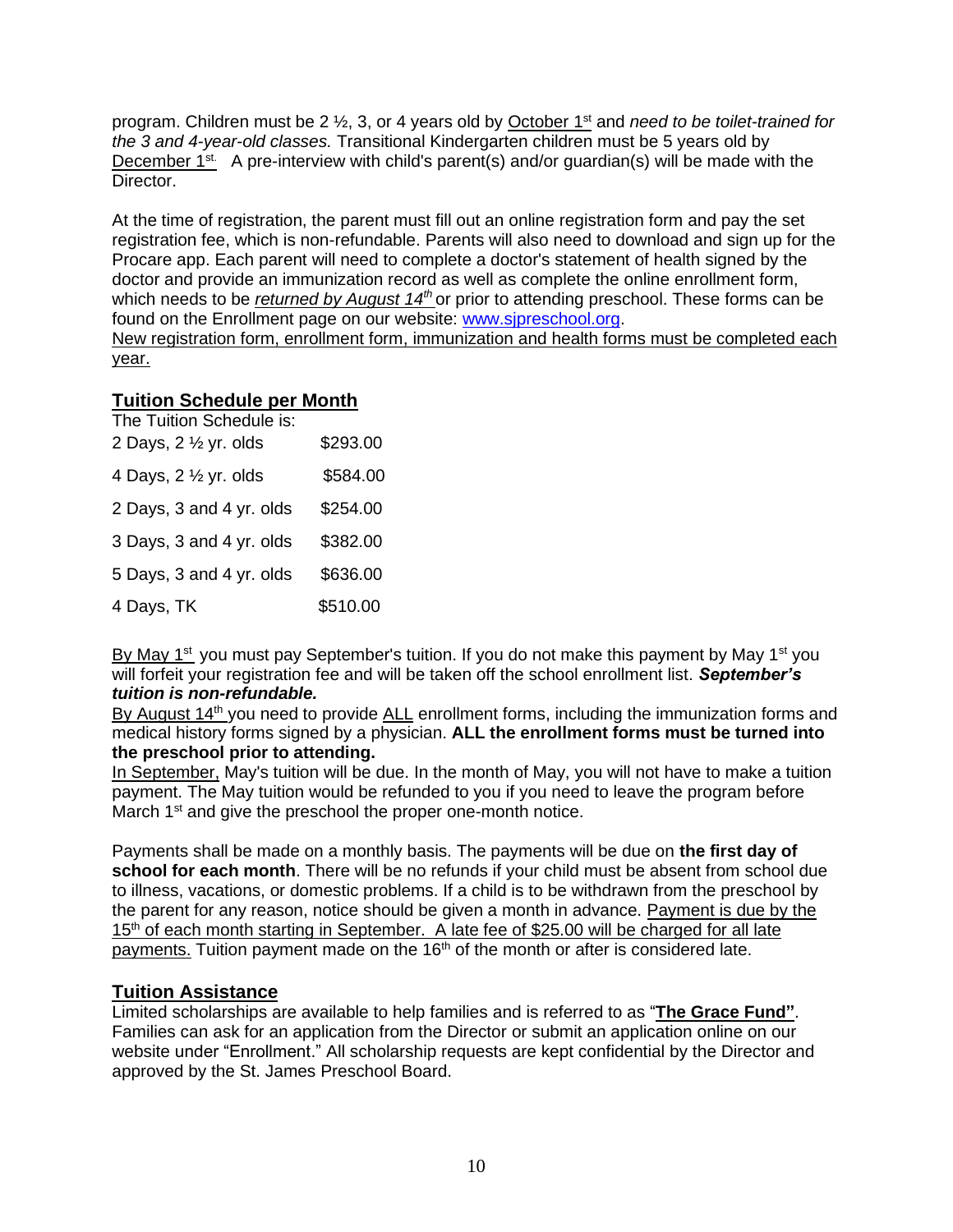#### **2022-2023 School Calendar** (The school year is based on 32 weeks.) **School starts with an Orientation week September 6:**

### **School Calendar Closure Dates follow:**

| In Service Days              | November 18 & TBD              |
|------------------------------|--------------------------------|
| 1 <sup>st</sup> Parent Conf. | October 25 & 27 (All Classes)  |
| Thanksgiving                 | November 21 - 25               |
| Christmas                    | December 23 - Jan. 9           |
| M.L. King Day                | January 16                     |
| Presidents' Day              | February 20                    |
| <b>Conference Prep</b>       | February 14 & 16 (All Classes) |
| 2 <sup>nd</sup> Parent Conf. | March 7 & 9 (All Classes)      |
| <b>Spring Break</b>          | March 27 - 31                  |
| Last Day                     | May 26                         |
|                              |                                |

### **Parent-School Communication & Partnerships**

**PLEASE,** notify us of any changes in your place of living or employment. We must always have a working emergency number, and we must be able to reach you. In order to work effectively with your child, it is important that we have a full understanding of him/her. If there is information which is not covered on the intake form which will give us a more comprehensive understanding of your child, please discuss this information with your child's teacher or the director. All such information is strictly confidential.

Also, throughout the year it is vital that we are well informed about your child and you about our program. Please share with us any happenings that affect your child's feelings. Close ties between home and school are important. Please let the office or teachers know if your child will be absent.

CALENDARS & NEWSLETTERS: Once a month a preschool newsletter will be emailed. Make sure you *read, read, read* so you will remain informed about all the special activities and opportunities provided to you and your child throughout the preschool year.

PRESCHOOL WEBSITE: Our website is [www.sjpreschool.org.](http://www.sjpreschool.org/) Monthly calendars and newsletters will be posted.

PRESCHOOL TEACHER EMAILS: You can connect with your child's teacher directly via email. The contact list will be distributed to families the first week of preschool. You can also send a message to your child's teachers through the Procare app.

CLASSROOM CONNECTION LETTER: This will be emailed to you on a regular basis. This is another means of keeping parents informed about school happenings and gives parents a peek into their child's school day.

PARENT PARTICIPATION: Parents are urged to be actively involved in their child's earliest learning experiences. Parent participation is enriching and satisfying to both parent and child. Parent volunteers are needed to participate on the Preschool Board, to help in the classroom, and to help with special fund-raising events that are held throughout the school year. Do you have a special talent you want to share? (music, baking, science, etc) Please let us know!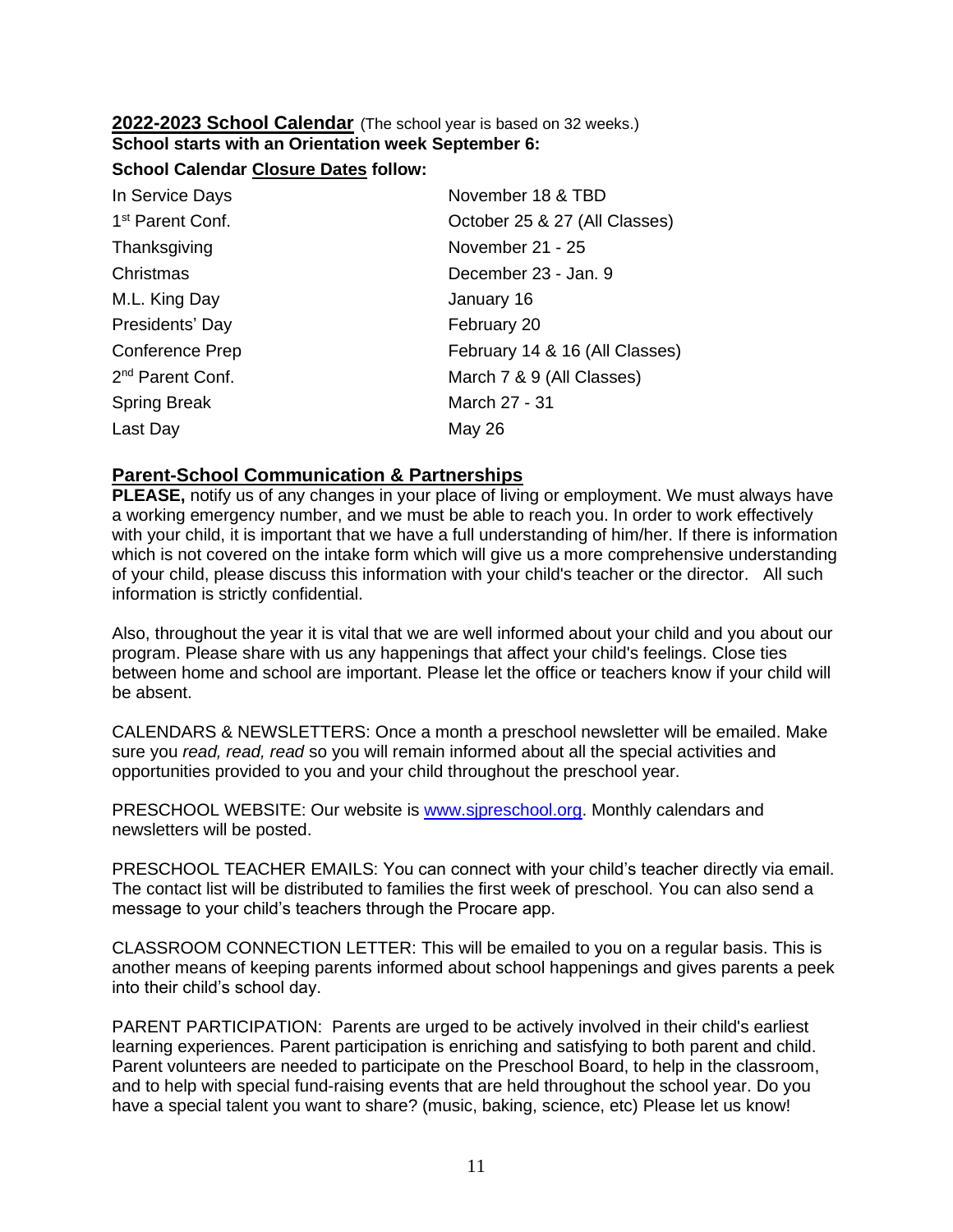#### PARENT EDUCATION/INFORMATION OPPORTUNITIES:

St. James Preschool offers several meetings for parents on health & nutrition, behavior, and education throughout the preschool year. We also offer a parenting class based on Conscious Discipline. These parent learning opportunities will be noted in the monthly school calendar. newsletter and on flyers posted around the school. Please sign up in the preschool office. Most of these sessions are free. Childcare is available.

#### SCHOOL WIDE SOCIAL EVENTS:

We offer four family social events during the year. Our Fall Kickoff party is held in September. This event also includes a live band and a bouncy house for kids. Many of our church and preschool family members, including children, parents, grandparents and alumni, fill our parking lot for a great time!

Our Thankful Feast is held at school in November. This harvest festival is complete with decorations, soup, cornbread, music, and dancing. Everyone is invited including extended family members.

In April, our annual Art Show and Reception celebrates the learning children experience when engaged in creative art making. We love celebrating creativity and expression all together! The highlight of this afternoon is watching our children share their artistic accomplishments with their parents in a museum style atmosphere.

In May, we come together one last time to celebrate the end of the year as a school family.

#### PARENT FEEDBACK AND CONCERNS

At the end of each year, each family receives a copy of the annual family survey. The survey will ask several questions, "What did we do well?", "What needs improvement?", "What suggestions do you have to increase our quality of care for your child and your family?". We appreciate your input. The surveys are carefully reviewed by the preschool board. At least two of the suggestions will be used to inform our center's Quality Improvement Plan for the following school year.

A hard copy of our Quality Improvement Plan is filed in the preschool office. Staff, families and stakeholders can access a copy of the QIP in the Family Resource Center.

We also welcome feedback from families regarding specific concerns and suggestions for improving our program throughout the year. Should a concern or a great suggestion arise, please communicate first with the staff member with whom you have a concern, if possible, or talk with the Director.

FAMILY RESOURCE/LIBRARY: A variety of community resources are found in the bookshelf across from the 2 ½'s classroom as well as on the parent table by the preschool office. A book of Family Resources is also located in the parent resource library. Updated information about child development and learning, resources for special needs, food banks, child nutrition, health, mental health, family services, expectant parents, home health care, medical, dental, hearing, vision, skills training, and financial and tax information are some of the things that are included in this resource. We also have a variety of children's literature and activity backpacks that you can check out, take home, and enjoy with your children.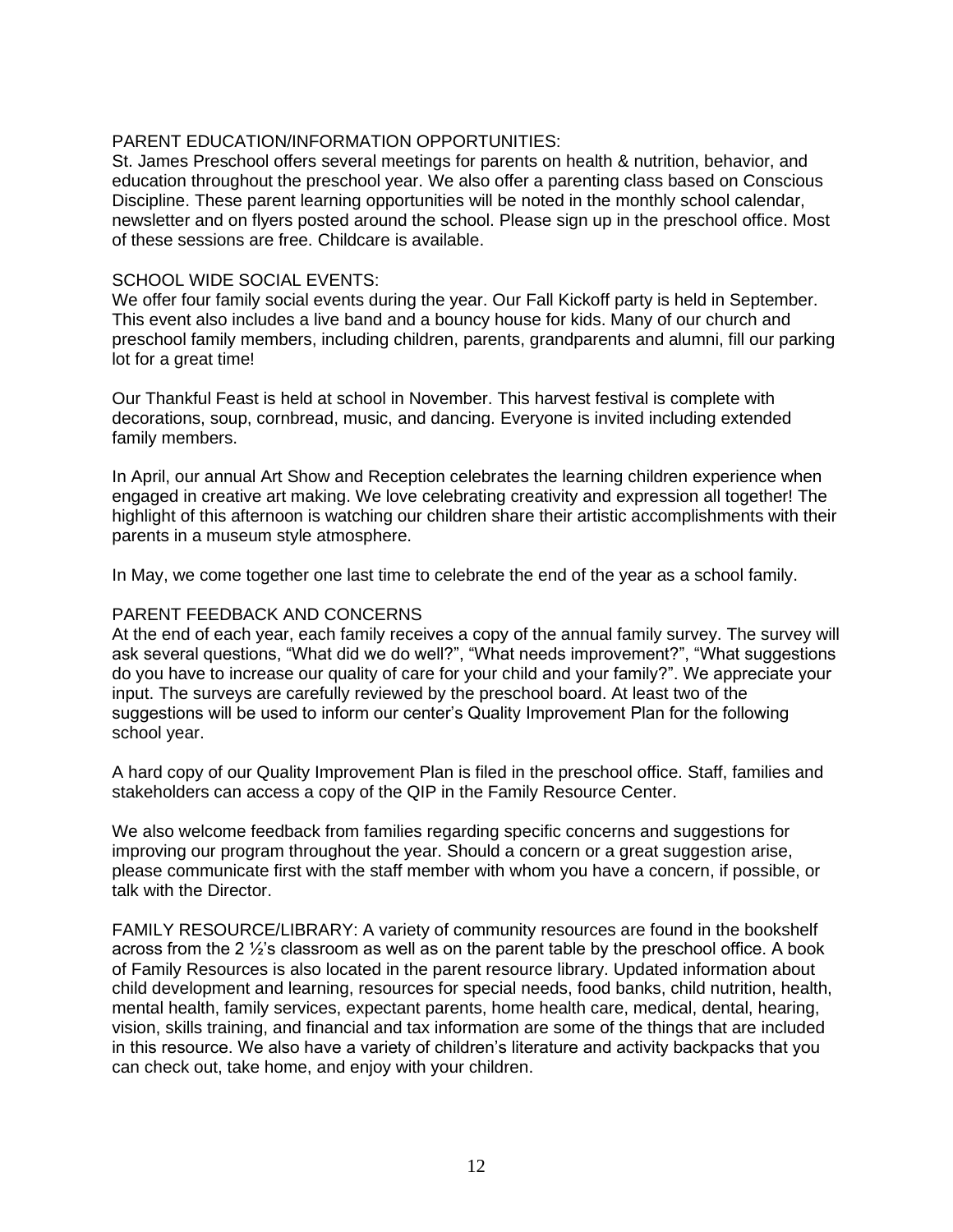HELPING YOUR CHILD AT HOME: As a parent you are your child's first teacher. We believe that parents and teachers are partners in children's care and education. Your attitude and example are very important. Take time each day to sit down with your child and let him/her tell you about their school day. Use your child's connection letter, newsletters and calendars to help prompt your child with specific questions about their art experiences, songs, or circle time discussions. Let your child know that you are interested in what he/she does in school. This home extension helps children build vocabulary, listening skills, and have pride in their accomplishments at school.

# **Transitions**

Transitions work better for everyone when we know what to expect. By planning for transitions, we can help parents and children adjust to new settings and approach new experiences in a positive way. Transitions happen when:

- Children enter a program for the very first time
- Children move from one class (age group) to another
- Children go from preschool to kindergarten

The directors and teachers get acquainted with and **welcome new children and parents into the program** in the following ways:

- Registration and a tour of the preschool for both parent and child.
- Parent and staff orientation are held the first week of preschool with a parent orientation meeting (see below for more details).
- Information gathered by teachers about each individual student and discussed with individual parents in the enrollment forms, get to know you forms, as well as in the Ages and Stages Questionnaires (see Assessments for more details).
- Teachers provide predictable, structured daily routines in which children feel secure and teachers seek opportunities to expand on children's ideas and interests. Our transitions are structured to promote interaction, communication, and learning! This includes ongoing daily greeting routines and good-bye rituals of all children and parents, including daily sign-in and sign-out procedures.
- Weekly or, if needed, daily communications with parents on child's progress or concerns through personal conversations, emails, as well as parent/teacher conferences twice a year.
- Parent resource library where materials are available on a variety of topics as well as resources in the community.

The directors and teachers support parents and children as they transition **within the program (when they move to another age group)** in the following ways:

- Introducing parents and children to the teachers in their new classroom
- Information gathered by teachers about each individual student and discussed with parents in the enrollment forms, get to know you forms, as well as in the Ages and Stages Questionnaires.
- Allowing them to spent time in their new classroom with small groups of their peers in order to explore and get to know the new environment

The directors and teachers support parents and children as they transition **from preschool to Kindergarten** in the following ways:

- Providing resources and supports in our Family Resource Center/Library
- Sharing information with parents about Kindergarten registration at local schools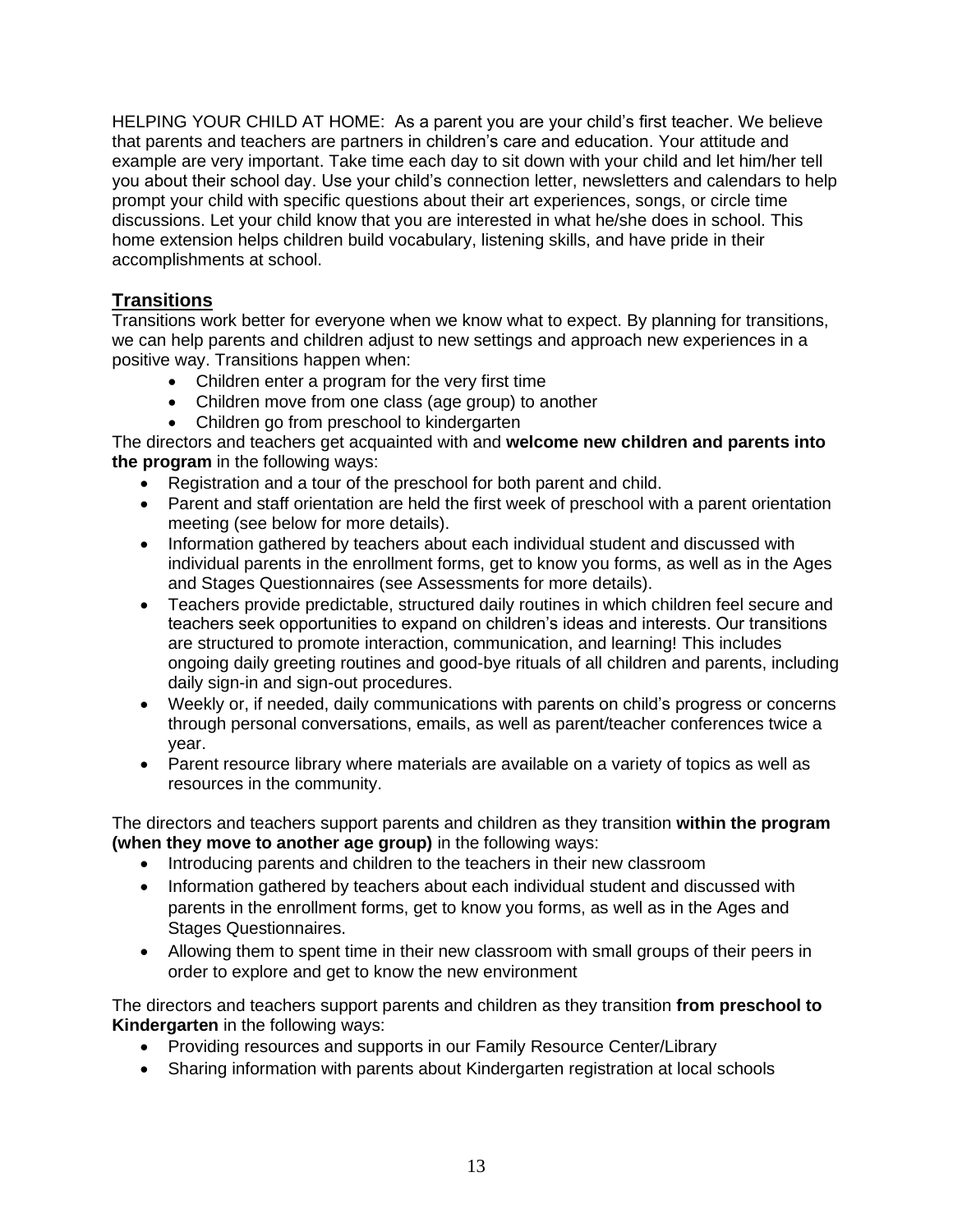- Providing resources from the teachers in the weekly Connection Letter from the child's classroom
- Having conversations with parents about Kindergarten Readiness during Parent/Teacher conferences, both in the fall and in the spring.

ORIENTATION WEEK and The First Day of School: An Important Transition This first week of school is an orientation time for children and parents. Parents will be experiencing the first day of school with your preschooler. All our preschool classes will attend *one* day, this first week, from 9:30 am—11:15 am. We publish an Orientation Week Schedule in our summer newsletter. Parents and students will arrive at 9:30 *on their assigned day* and visit their classroom for the first half an hour. Parents and students will have an opportunity to explore their classroom together sharing in many fun activities and visiting all the learning centers that are available. At 10:00 parents will leave their students with their teachers and go to Avery Hall to attend a Parent Orientation meeting with the director and board members. This meeting will end at 11:15 a.m., at which time you will pick up your student from his/her classrooms and head out to the playground to eat lunch together and get acquainted with the teachers and new friends. Make sure to pack a healthy lunch for both you and your preschooler! This is a very important **"connecting"** time for you, your young learner, and your teachers. We do ask parents to *please* make sure you attend this meeting for new information about our school year together!! You will receive your parent handbook and security card at this meeting and get all your questions answered!!

## **It is our belief and our experience that establishing strong connections between school and home this first week will make your transitions easier and happier for both you and your student.**

HELP WITH SEPARATION ISSUES: We understand young children often have difficulty with separation. We want to reassure you that we are always ready to talk to you and comfort your child. Always say good-bye with a kiss, hug and a wave! Be firm but friendly about leaving. If your child whines or clings, prolonging the good-bye will only make it harder for yourself and your child. Saying goodbye on the first day of school can be very hard. (Especially for the parents!!) Here are a few suggestions, but feel free to talk to your child's teacher about what is best for your child during your orientation week.

- We have found that showing confidence in your choice of school and teachers will help your child feel more relaxed. We recommend that you give him/her a great big hug, a kiss or two, and then some special words of assurance that it will be "A GREAT DAY." Then, bravely depart the room. Lingering may make the separation even harder. Please know we care very deeply for all the children in our care and you are welcome to call and check on them during the day!!
- If your child has a favorite blanket, toy, or stuffed animal, feel free to bring it to school to help with your child's transition.

We are there to help during these transition times and will help comfort your child once you leave. We offer comforting words such as, "I know it's hard to say good-bye, let's see what we can do at preschool."

Once you have gone through your good-bye routines a few times, your child will get to know what to expect and the good-byes will be less difficult. After a short period of time, your child's anxiety about you leaving ends quickly after you leave. Should this not be the case, we want you to know that we would call you to let you know how he/she is doing.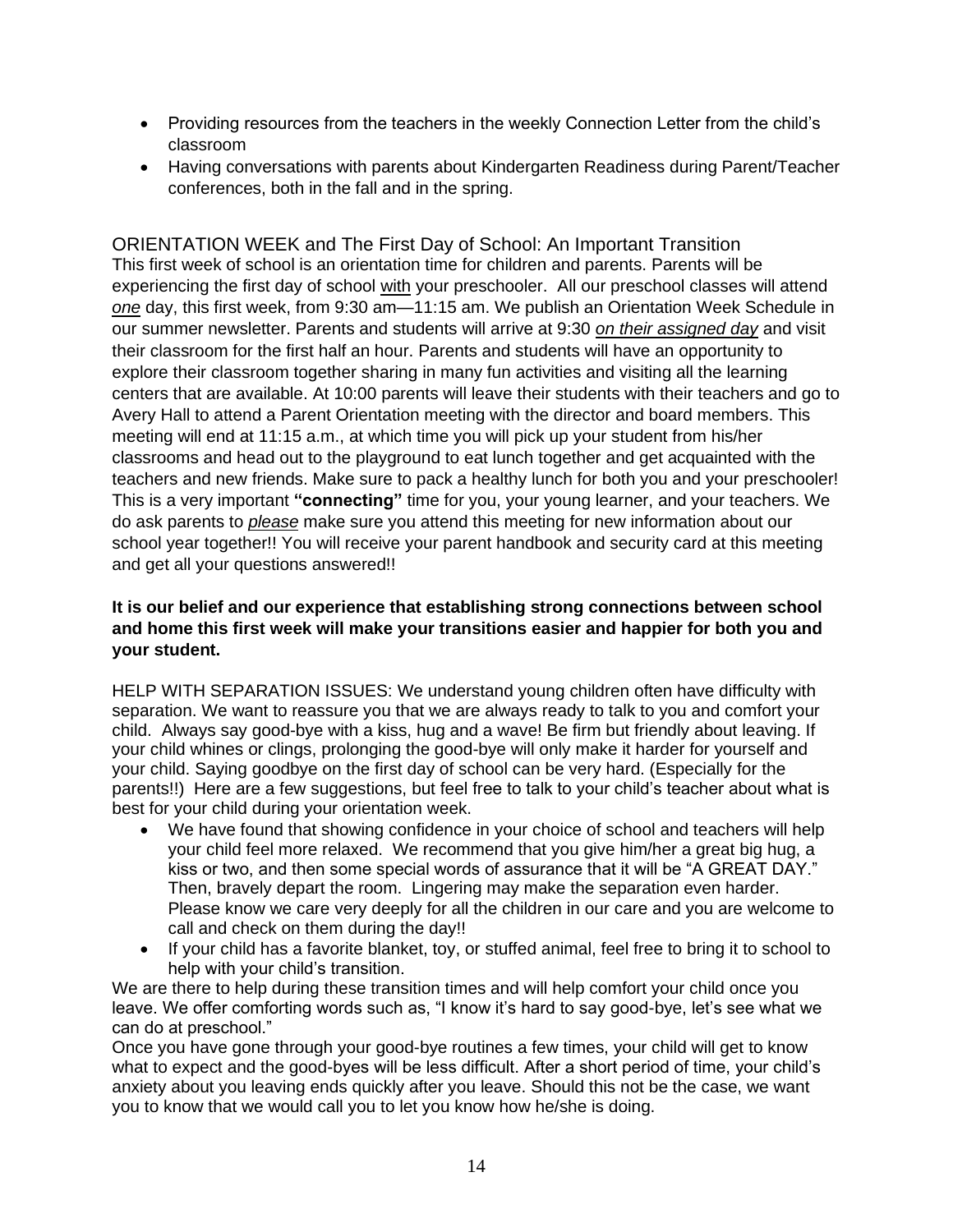Your child will pick up on your confidence about having chosen a good place for him/her to be while you are away. Good feelings are contagious. So, the first step in adjusting to saying goodbye is to be sure you are comfortable with your decision to enroll your child in our program. Please let us know if we can be of further help. We want you to know that separation adjustment is normal, and we have the experience to help you and your child ease through this transition time.

CLASS PLACEMENT: When choosing your preference for your child's placement in his/her class, remember the following "helpful information points" about how our classes are structured:

- Our classes are structured for a sequential progression. Our  $2 \frac{1}{2}$  year olds typically move into our 3-year-old classes and likewise our 3-year olds typically move into our 4 year-old classes (pre-k) and our 4-year olds typically move into kindergarten **or** our transitional kindergarten classroom. Each "step"/ "class" matches where children are in their development of growth. We value a developmentally appropriate classroom structure. This means we strive to meet children where they are developmentally and then structure an environment that supports and offers experiences for further growth.
- Remember, to be READY for our 3-year-old classes your child must have learned to use the toilet independently. Toileting includes telling, undressing, going, wiping, dressing, flushing and hand washing. Your child must also be 3 years old by October 1st.
- To be READY for our 4-year-old classes your child must be 4 years old by October 1<sup>st</sup>. The 4-year-old classes are considered to be a pre-kindergarten class. It is a smoother and easier transition for children entering into this class to have been in our 3-year-old class prior to entering the 4's class.
- To be READY for our Transitional Kindergarten class your child must be 5 years old by December 1<sup>st</sup>. This class is structured for our 4-year olds who would benefit from one more year of preschool. We have named it a transitional kindergarten because these children are still "transitioning" into the next "step" — Kindergarten. This class offers an extended curriculum beyond the 4-year-old curriculum for additional development before Kindergarten.
- Our teachers are your best resources for helping you figure out which class would be the best placement for your child. These preschool years are critical developing years. We are here to help you and your child with these transitions. At no other time in your child's education is it easier to give your child the gift of time and self-confidence in getting ready for the "big" elementary school.

END OF THE SCHOOL YEAR: Planning carefully for the final days of school can ease transitions and help children feel more comfortable and secure. We have spent an entire school year with your children, and we want to prepare them well for their next steps.

- We prepare children for "moving on" by reviewing their individual developmental portfolios, reflecting and celebrating children's accomplishments during the year. We read books about moving onto Kindergarten, and we incorporate fun music and games to create an atmosphere of an end-of-year celebration!
- Children who are graduating from the program celebrate special good-bye activities. The goal is to help these children make a smooth transition into their next school experience.
- "Moving on" activities are embedded into the curriculum in May of each year for children going on to the next class, which includes visiting their new classrooms (at St. James) and meeting their new teachers.
- Children and parents are invited back to visit our St. James Preschool.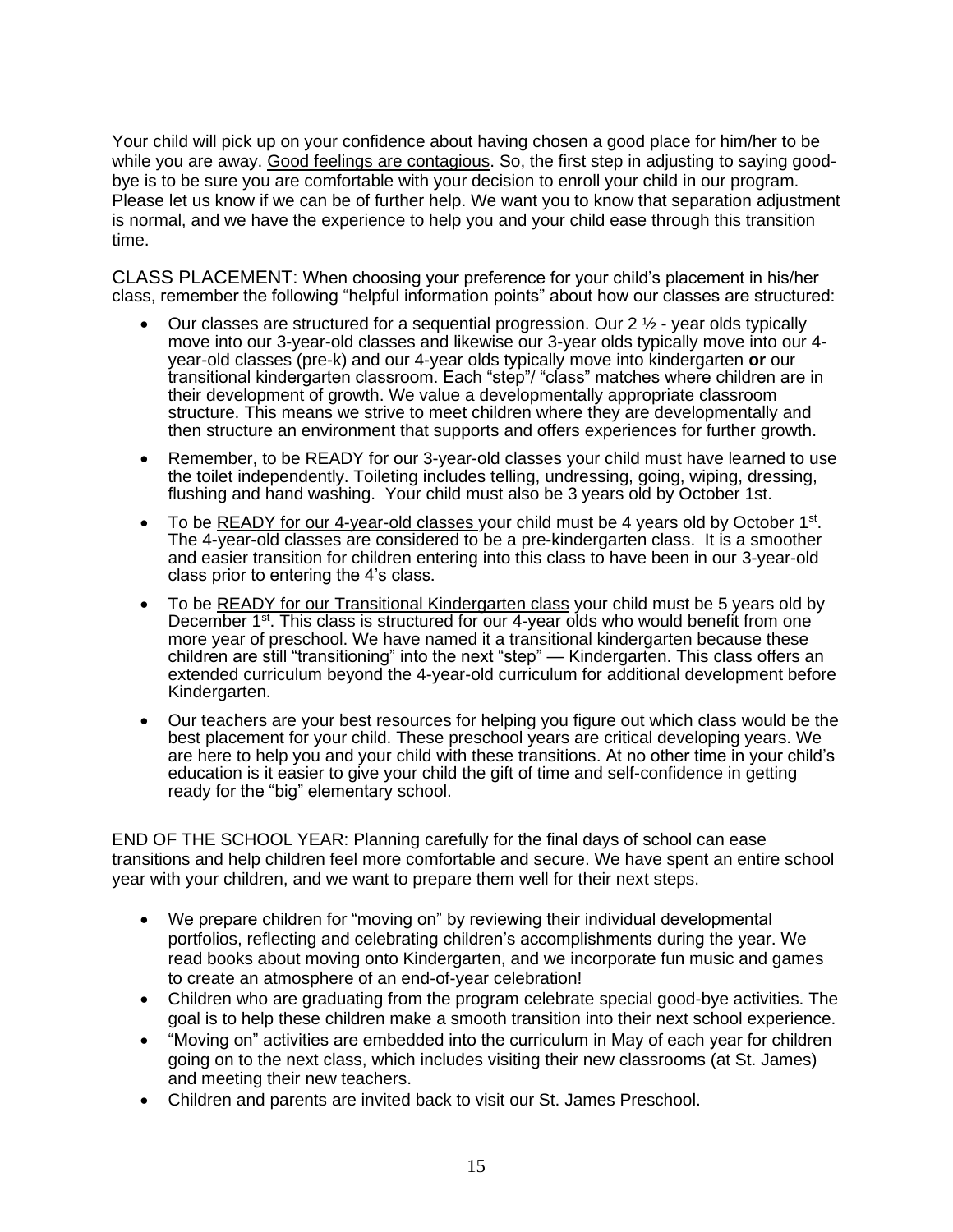• Information is shared and available to families about local schools and the various community Kindergarten registration opportunities.

# **Arrivals and Departures**

Children should not be brought to class before 9:30 a.m. and need to be picked up promptly at dismissal time (1:30 p.m.). The time before and after class is for teachers to set up the room and to clean up. If you will be delayed for some reason, please phone the school office and leave a message. All classes will be dismissed from the playground unless there is inclement weather. For the safety of your child, school policy requires that he/she be brought directly to the assigned classroom at the beginning of the day and picked up in the assigned classroom at the end of the day by a parent or authorized person. Always sign your child "in" and "out" using the Procare app by scanning the QR code in your child's classroom or using the iPad kiosk that is available in the hallway. **Never leave your child unattended in the classroom or the school building.** 

- If an unauthorized person attempts to pick up a child, **the child will not be allowed to**  leave. If an unidentified, but authorized, person attempts to pick up a child, identification will be required. If we are suspicious of any person picking up a child or if any aggression is used, the police will be called.
- If, on a given day, your child has permission to leave school with someone other than those authorized individuals listed on the enrollment forms, please advise the classroom teacher in writing or call the office. If you wish to change the names of persons who are authorized to pick up your child at any time, you must do so by written notice.
- If a child is not picked up at the closing of the preschool, the remaining staff will attempt to reach the parent(s) at work or at home. If this is unsuccessful then the staff will attempt to reach the emergency contacts. If this is unsuccessful then the Director will contact the Littleton Police Dept. **The only time your child can be transported is in an emergency situation**. The staff ensures that all children are picked up at the end of the day before the last staff member leaves. At no time is your child left unattended at St. James Preschool. If your child is not picked up by 1:40 p.m. a late fee of \$10.00 for every five minutes will be assessed.
- If a child is brought to school late and the class is not in their classroom you may not sign your child into the classroom. Please bring your child to the school office so we can make arrangements for their care, if no arrangements can be made, you must keep your child with you, missing that particular day of preschool.
- If a parent or other authorized person arrives to preschool and the staff suspects that the parent or authorized person is highly intoxicated or under the influence of alcohol or drugs, those persons will be detained and the police will be called.

RESTRICTED ACCESS: St. James Preschool's entrance doors will always be locked. Every family will be issued one security entrance card with an assigned pin number. Families will be able to use their access cards for morning drop-off from 9:15 a.m. until 9:45 a.m. and for afternoon from 1:15 p.m. until 1:45 p.m. At all other times of the day you will need to ring the doorbell, identify yourself, and tell us why you want to enter the preschool. The entrance doors will be able to be opened using a manual release buzzer which will allow you access after identification has been made.

• Families can pick up their security entrance cards during the Orientation week (first week of preschool in September). We can only issue a maximum of 2 cards per family.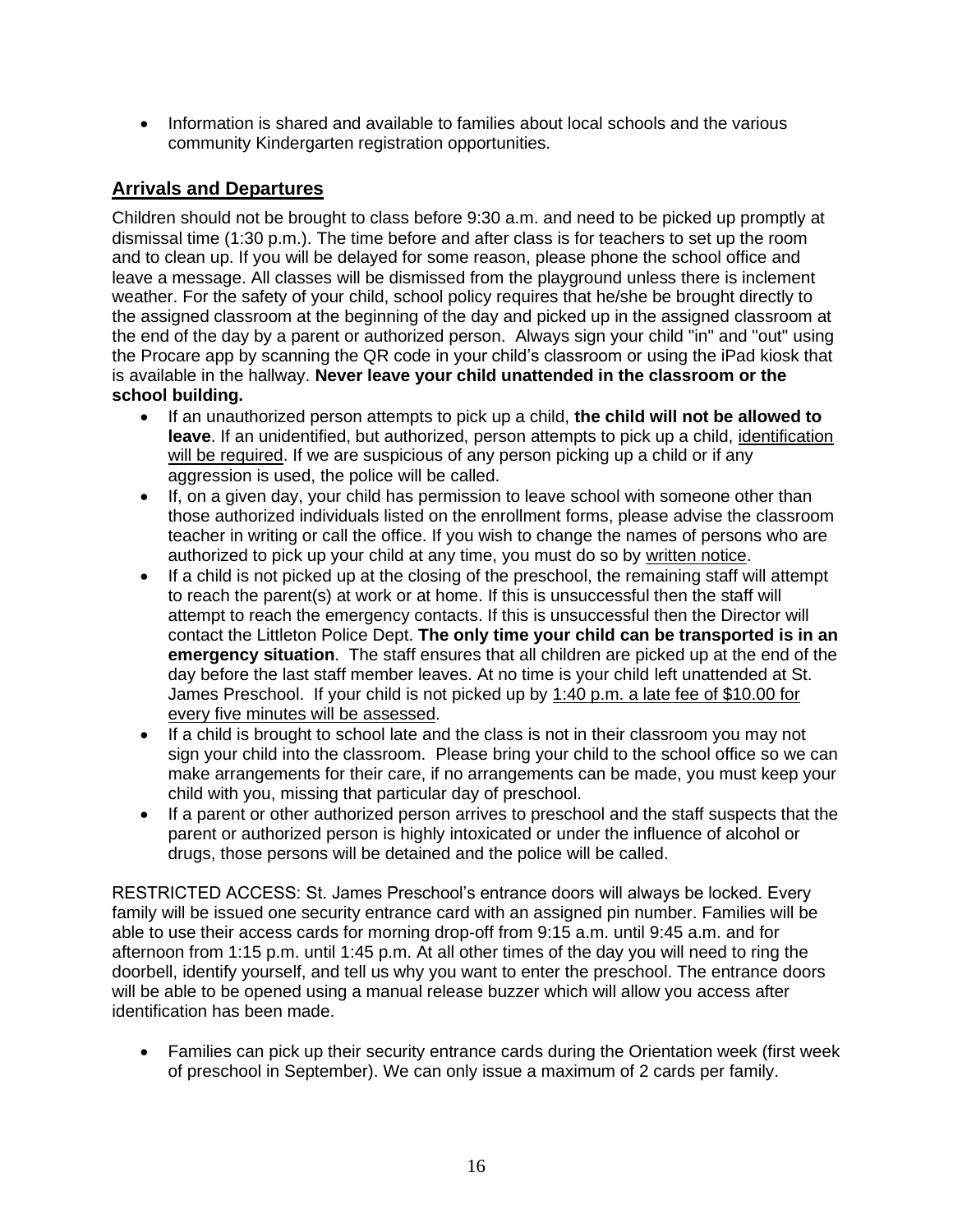- These cards cannot be given to anyone who has not been assigned the cards. Please do not "pass the cards around!" If you lose your access card, please notify either Ms. Hillary or Ms. Kim. The cost to replace a lost access card is \$10.00.
- Please do not hold the door open for anyone you do not recognize or know to be an SJP family. Please make sure the doors close and latch behind you once you have entered the preschool.
- During the week before the last week of preschool you will need to return your security entrance cards to either Ms. Hillary or Ms. Kim in the preschool office.

Please remind children who may be leaving with you to "wait for your adult" before entering the parking lot. Please do not let children leave the building without an adult. Families may ONLY exit through the front doors. No other doors can be used for exits. Please make sure the doors close and latch behind you. This is for the safety of all.

If a parent observes a suspicious person or activity around or in the parking lot, please report it to a staff person immediately.

PARKING: **Exercise extreme caution in the parking lot**! Parking is available on the north and west side of the preschool entrance. Please drive slowly and carefully in the parking lot as there are many children in these areas. Parking in the loading zone or disabled parking stall (without a placard) is not allowed. Please abide by the designated handicap only parking area and the loading area. **NEVER LEAVE CHILDREN UNATTENDED IN YOUR CAR!** It is not safe, nor is it legal, to leave children (e.g. siblings) unattended in cars while other children are brought into the center. If you are unable to escort your child into the classroom (e.g. sleeping sibling in car) and would like a staff member to escort your child to the classroom, please ring the doorbell (or call the front office from your cell phone) and wait until a staff member who is known to you arrives at the door to assist your child. If we notice a child alone in a car in the St. James parking lot, it is our responsibility to notify Health and Human Services Child Abuse & Neglect.

CHILD CUSTODY: Without a court document, both parents/guardians have equal rights to custody. We are legally bound to respect the wishes of the parent/guardian with legal custody based on a certified copy of the most recent court order, active restraining order, or courtordered visitation schedule. We will not accept the responsibility of deciding which parent/guardian has legal custody where there is no court documentation. **The preschool cannot legally deny release of any child to a natural parent unless we have a written court order regarding this.**

## **Assessment of Child Progress**

St. James Preschool uses different assessment strategies as an integral part of our program. We use the assessments to support children's learning by planning program improvements and adapting teaching practices in order to meet the individual needs of children. We use a variety of methods such as observations, checklists, rating scales, and individually administered screening tools which are standardized and approved by NAEYC (National Association for the Education of Young Children). Our assessment plan includes the following:

AGES AND STAGES (ASQ-3 or ASQ-SE2) QUESTIONAIRE: We want all children at St. James to receive a developmental screening within the first 3 months of program entry to help identify children's abilities. This is accomplished with the help of our parents. The ASQ is a set of questions about children's physical development and social-emotional development. It has been used for more than 20 years to make sure children are developing well in all domains of growth. A screening provides a quick look at how children are doing in important areas, such as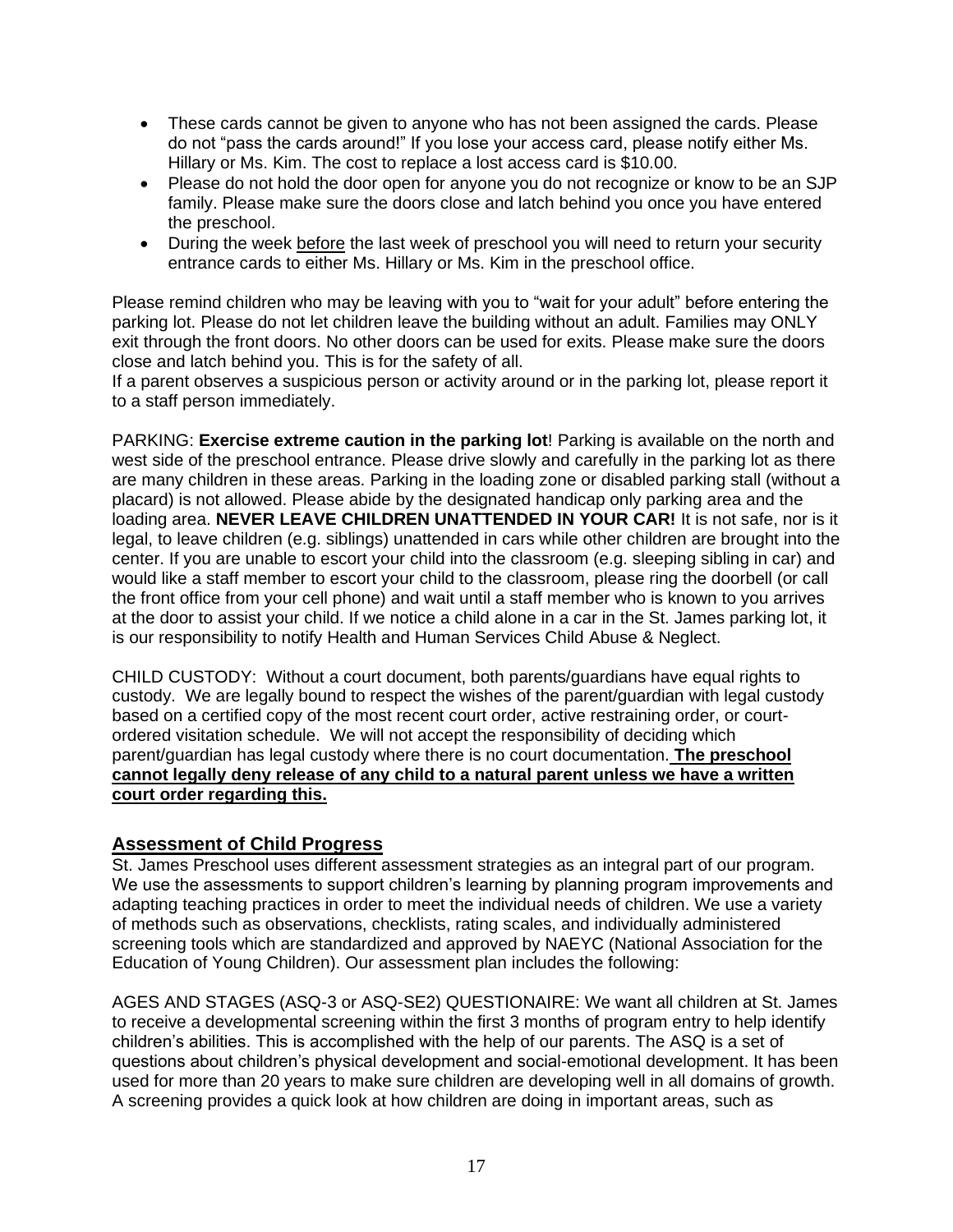communication, physical ability, social skills, and problem-solving skills. The ASQ can help identify your child's strengths as well as any areas where your child may need more support. As a parent, you are the best source of information about your child. That's why ASQs are designed to be filled out by you. If needed, referrals are made for supportive services. A child's growth is more than just physical. Children grow, develop, and learn throughout their lives, starting at birth. A child's development can be followed by how they play, learn, speak, and behave. You are an active partner in your child's learning and development. By completing the ASQ, you are making sure your child is off to the best possible start!

WRITTEN DEVELOPMENTAL PROFILES: This staff-developed assessment is aligned with the Creative Curriculum goals and objectives providing an accurate picture of all children's abilities and progress. The developmental profile describes the progress and learning of children in all areas, including cognitive skills, language, social-emotional, approaches to learning, health and physical development (including self-help skills). These profiles are shared with parents at Parent/Teacher Conferences.

WRITTEN DEVELOPMENTAL PORTFOLIOS: Documentation of all children's developmental growth and progress is collected across the full range of children's experiences. Samples of children's work (including photos, writing, cutting, creative art, physical growth, & personal interests) will reflect growth in a sequential timeline. The portfolios are given to parents during the last quarter of preschool and can be reviewed upon request at any time during the preschool year.

**PARENT/TEACHER CONFERENCES:** Twice a year St. James Preschool schedules parent/teacher conferences. All classes will have a Parent/Teacher Conference in the month of October and in the month of March. Conferences may also be held anytime during the year at the teachers and/or parents request.

## **Confidentiality**

Individual child records, screening, and assessment results remain confidential. Child records are stored in a locked file cabinet in the office. The individuals who have access to student files include St. James Preschool staff, our sub-contracted registered nurse consultant, Colorado Dept. of Human Services officials, and Colorado Shines program assessors. Their access is regulated and necessary to complete regulatory inspections.

## **Health/Medical Information**

Your child's health is a matter of major importance to all of us. This program is in compliance with the Nurse Practice Act and has a nurse consultant who delegates the administration of medications. Upon enrollment, you must file with us a current **health form signed by a physician,** and a **certificate of immunization** signed by the physician as well. The **registration form and enrollment form** must include all allergies, chronic illnesses and special health situations, as well as names and phone numbers of persons to contact in the event of an emergency.

PHYSICALS: Routine physicals are required according to the current recommendations of the American Academy of Pediatrics [\(www.aap.org\)](http://www.aap.org/). A copy of your child's physical MUST be received before your child begins the program. Families are responsible for assuring that their child's physicals are kept up-to-date and that a copy of the CURRENT results of the child's health assessment is given to the program.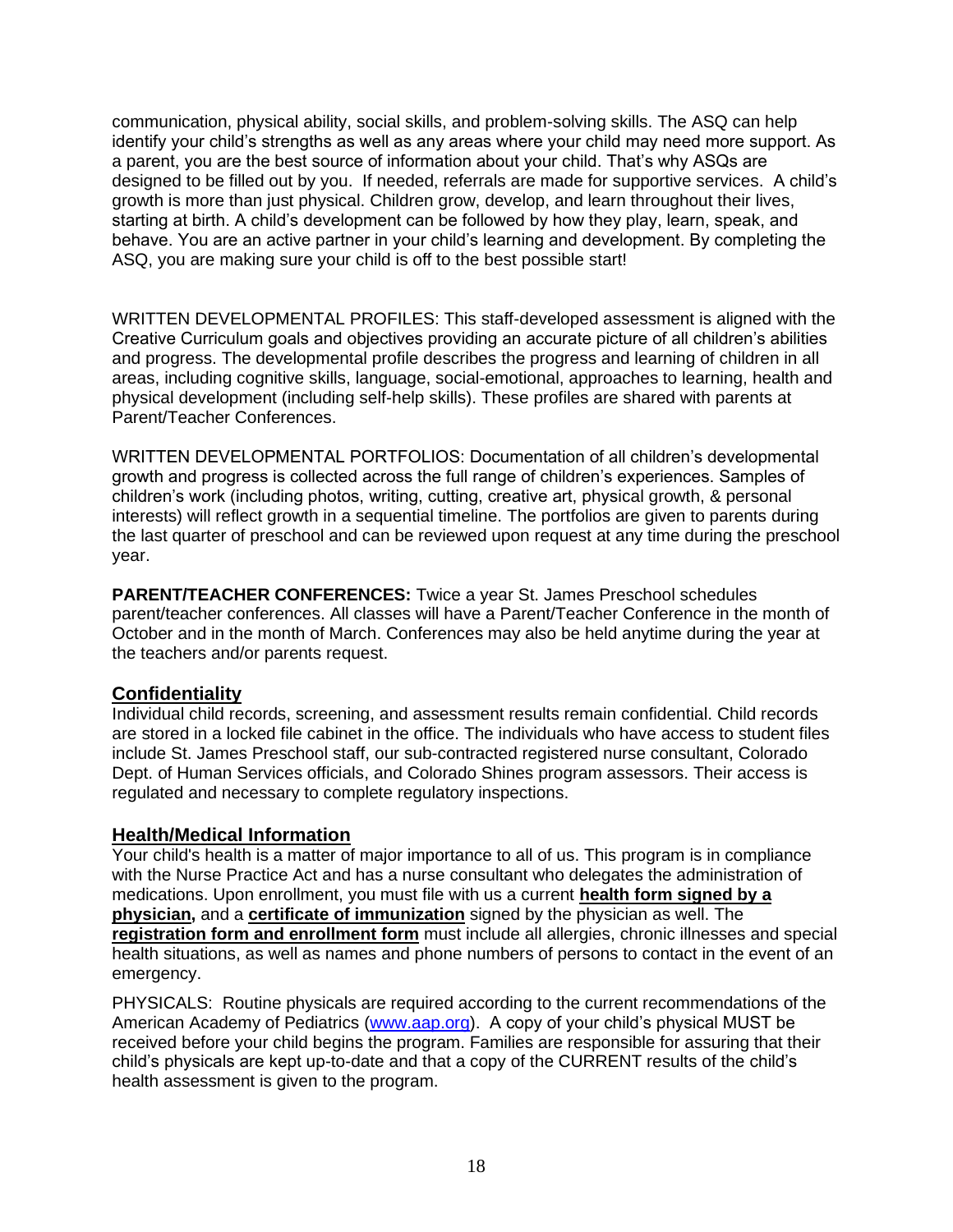IMMUNIZATIONS: Immunizations are required according to the current schedule recommended by the U.S. Public Health Services, American Academy of Pediatrics, [\(www.aap.org\)](http://www.aap.org/), and Colorado law requires proof of immunization be provided prior to or on the first day of admission. Our state regulations regarding attendance of children who are not immunized due to religious or medical reasons are followed. Unimmunized children are excluded during outbreaks of vaccine preventable illness as directed by the state health department. There may be under-immunized children at this facility.

HAND WASHING: Washing hands regularly is one of the best ways to keep all children healthy and germ-free. Hand washing is the single most effective practice that prevents the spread of germs in the preschool setting. Children and adults must wash hands upon arrival to the preschool before entering the classrooms. Hands will be washed before and after eating, after using the toilet/diapering, before and after using sensory tables, after playing on the playground, after handling pets, after coughing or contact with runny noses, and whenever hands are visibly dirty. We use foaming soap which does not require wetting hands first. Teaching the proper handwashing technique is an important part of the classroom curriculum. In addition, parents will be given a handout regarding the center's handwashing technique and will be asked to practice it at home with their child.

ILLNESS: For all symptoms of illness, we will be following the guidelines in ["How Sick is Too](https://www.sjpreschool.org/wp-content/uploads/2022/03/ChildCare_How_Sick_Illness_Policy_Final.pdf)  [Sick?"](https://www.sjpreschool.org/wp-content/uploads/2022/03/ChildCare_How_Sick_Illness_Policy_Final.pdf) from the Colorado Department of Public Health and Environment. This document includes all symptoms for COVID-19. Our program will follow the most recent guidance from state and local health departments regarding COVID-19 and will make adjustments to our sickness policy and our health and safety practices according to their recommendations.

One of the most important things you can do to help us prevent the spread of illness in the preschool setting is to keep children home if there is any indication of illness. For the benefit of all our children and staff, we will call the parent of any child who appears to be ill. In such cases, if the child is suspected to be contagious, the child will be made comfortable in the Director's office, safely isolated from the other children and supervised by a familiar caregiver. A parent is then immediately contacted. In case the parent cannot be located, we will call the number of a friend or neighbor listed as emergency contacts in Procare. **If your child was sent home due to an illness (other than COVID-19) and was found to be contagious, PLEASE keep your child home for** *at least 24 hours* **before returning to school.** *In the event of a gastrointestinal outbreak, the Tri-County Health Department requires children to stay home with any vomiting or any diarrhea until symptom free for at least 48 hours.*

MEDICATION: *ALL* medication must be brought to the school and given to the director with required written instructions from a parent. Prescription medication must be in the original container with the pharmacy label. Non-prescription medication must be accompanied with written instructions from the physician. **We cannot dispense medicine without written instructions by the physician.** *Please, if possible, administer all medicines at home!* If a child has a condition that might require medication on an emergency basis (e.g. in the case of a child's allergic reaction, asthma attack, etc.), the child's family shall provide all medications and paperwork necessary. All emergency medications will be stored out of children's reach in the child's classroom. The medication must be brought in a container appropriately labeled with the child's name, emergency phone number, picture, and contact person.

ALLERGIES: In the case of a child that has multiple or significant food and/or drink allergies, the parent must furnish all their child's food at school. The staff of St. James Preschool will not substitute any food or drink to a child with severe allergies.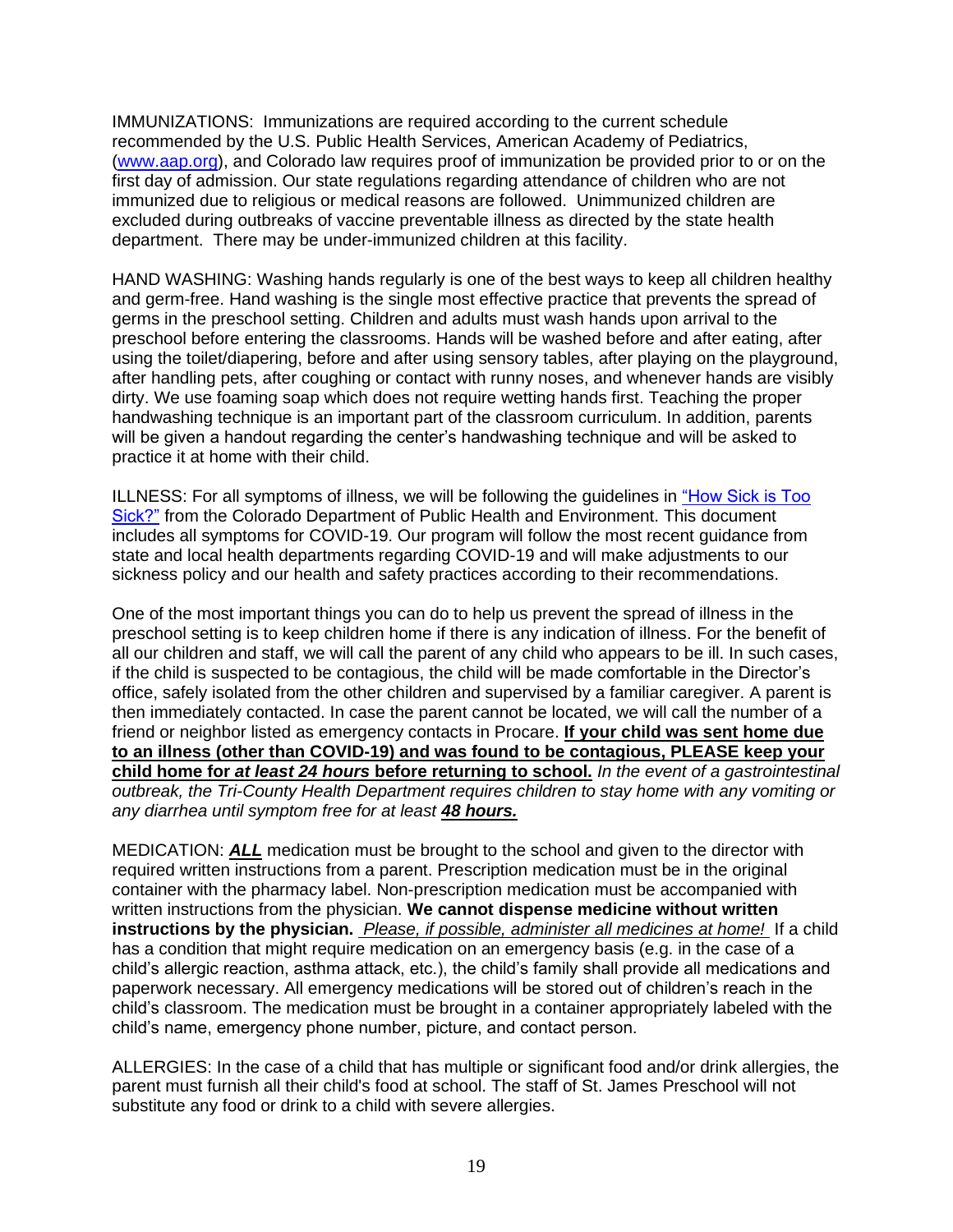An allergy list will be posted in the classroom to alert the staff to a child's food allergy. St. James is an allergy aware program. We will work with you to provide the safest care for your child's individual needs.

TOILETING ACCIDENTS: Accidents happen! Please provide an extra change of clothes for your child. Place underwear, socks, pants, shirt, etc. (diapers if your child is not potty trained) in a large Ziploc bag. If you forget, the preschool does have extra articles of clothing available. Children prefer their own, however!

INFECTIOUS DISEASES: All staff are trained in the use of Standard Precautions for infectious diseases. For **all** incidents when ANY child is bleeding, the staff uses gloves and cleans up with an approved solution. The children will be taught how to use Standard Precautions for their own safety as well as others. If we experience a large group outbreak, we are required by the Colo. Dept. of Health to report suspected outbreaks to our local public health agency (Tri-County Health) within 24 hours.

SUNSCREEN: Because all children spend at least 30 minutes outside each day (unless the weather is severe), we want to protect children from too much sun exposure to avoid the risk of sunburn and skin cancer risk later in life. Therefore, we ask for the cooperation of parents in applying sunscreen! We also ask that parents consider sending your children to school wearing protective clothing such as a long-sleeved shirt, long pants, and provide a wide brimmed sun hat each day.

We ask that parents apply sunscreen to their child BEFORE dropping them off at class. We have available sunscreen that parents can apply upon arriving at preschool in case you forget. It is in the preschool office. The sunscreen used at St. James Preschool is Rocky Mountain Sunscreen Broad Spectrum SPF 50. If you want more information regarding this sunscreen, please see the company's website at [www.rmsunscreen.com.](http://www.rmsunscreen.com/) Teachers will NOT apply sunscreen to children in the morning. If staff apply sunscreen, it can only be applied to healthy skin. (For example, if the skin has a rash or injury, sunscreen will not be applied to this area.) Consent for application of sunscreen is given by the parent at the time the enrollment forms are signed.

ACCIDENTAL INJURIES: All accidents or injuries that have occurred at the preschool will be reported to the parents and to the regulating authorities as needed. A child who is injured will be given first aid by a staff member(s). All staff members are required to have First Aid and CPR training. If the injury poses an emergency, the paramedics will be called. Every attempt to contact the parents will be made.

MEDICAL EMERGENCY TRANSPORTATION: In the event your child needs to be transported due to a medical emergency, if no other authorized person can be contacted and the need for transportation is essential, an ambulance will be called for transportation. A proper escort will accompany and remain with the child until a family member or emergency contact arrives.

MEDICAL INSURANCE/MEDICAL HOME: Parents are asked to indicate their child's medical and dental provider on the enrollment form. The Director or Assistant Director reviews this indicated information. If a medical or dental provider is not listed, St. James Preschool has a resource guide to medical homes and screenings, compliments of the Arapahoe County Early Childhood Council, that we can give families. Brochures on Medicaid/CHP+ program are also available.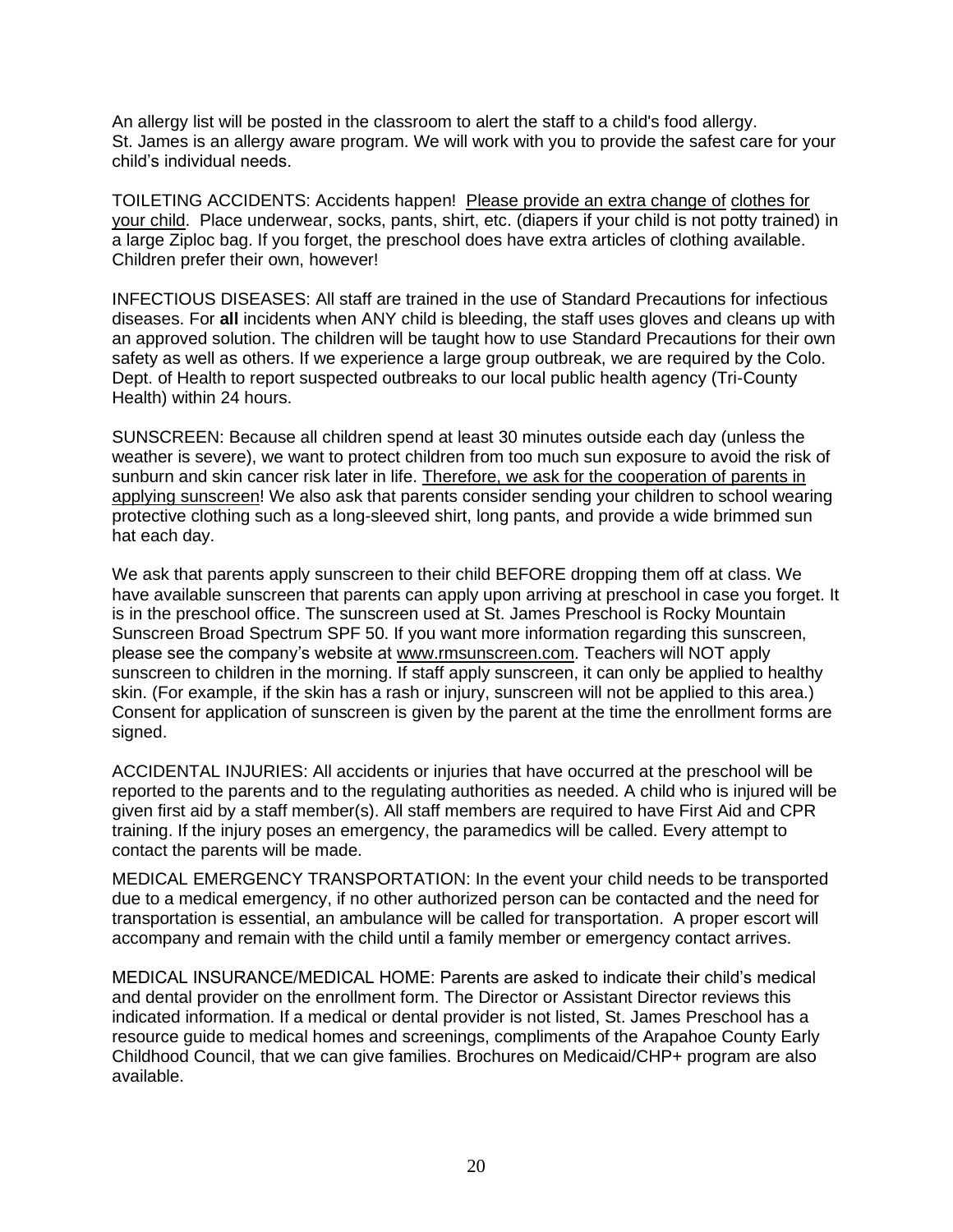VISION, HEARING, SPEECH/LANGUAGE & DENTAL SCREENING RESOURCES: St. James Preschool recommends that all children receive vision, hearing, speech/ language and dental screenings every year and we provide these to all children free of charge. Early detection and treatment of vision and hearing problems, even mild problems, can make a difference in a child's health, speech, learning, and socialization. We have contracted with Children's Advisory Network [\(www.childrensadvisorynetwork.org\)](http://www.childrensadvisorynetwork.org/) to provide these screenings in the fall of each year as well as Dr. Hurd from Dentistry for Children [\(www.drgoodsmiles.com\)](http://www.drgoodsmiles.com/) for dental screenings.

## **Emergency Information**

A critical ingredient in a safe preschool recipe is the classroom response to an incident at preschool. Weather events, fire, accidents, intruders, and other threats to children's safety are scenarios that are planned and trained for by children, teachers, and administration. St. James Preschool is expanding our safety protocols to include the Standard Response Protocol (SRP). The SRP is based on these five actions, Hold, Secure, Lockdown, Evacuate and Shelter. More information can be found at [http://iloveuguys.org.](http://iloveuguys.org/) We would always call 911 to alert the emergency system as to our circumstances. Parents would also be contacted through the Procare app and a voice message alert would be provided on the preschool land line (if the situation allows) which is 303-798-7844.

- **Hold--"In Your Room or Area":** Hold is the protocol used when the hallways need to be kept clear. Adults and staff will close and lock the door, account for students and adults, and do business as usual.
- **Secure—"Get Inside. Lock Outside Doors.":** Secure is called when there is a threat or hazard outside of the school building. Children will return to the inside of the building if they are outside. Inside classroom activities will resume as usual. Teachers will recover children and other staff from outside the building, have an increased situational awareness, provide inside classroom activities as usual and take attendance, accounting for all children. Additionally, window blinds will be closed. **No one will be permitted to enter or exit the building until law enforcement officials indicate that it is safe to do so.** When a secure event is brief or the hazard is non-violent, like a wild animal on the playground, there may not be a need to notify parents while the Secure is in place. With longer or more dangerous events, the school should notify parents that the school has increased their security. Periodic drills occur during the year.
- **Lockdown—"Locks, Lights, Out of Sight":** Lockdown is called when there is a threat or hazard inside the building. Children will move away from sight and maintain silence. Teachers will lock classroom doors, turn out lights, move away from sight, maintain silence and wait for First Responders to open door. **No one will be permitted to enter or exit the building until law enforcement officials indicate that it is safe to do so.** Teachers participate in periodic lockdown drills once a year.
- **Evacuate—"To a Location":** Evacuate is called to move children and staff from one location to another. Teachers will take their Emergency Backpack, which includes First Aid supplies and Emergency Contact Information for each child. They will lead children to the evacuation location, take attendance, and account for all children. Periodic evacuation drills occur during the year.
- **Shelter for a Hazard Using Safety Strategy:** Shelter is called when the need for personal protection is necessary. Sample hazards are tornados or hazmat. Sample safety strategies could include evacuate to shelter or seal rooms. We will wait until we hear further instruction from law enforcement officials or First Responders. Periodic Shelter-in-place drills occur during the year.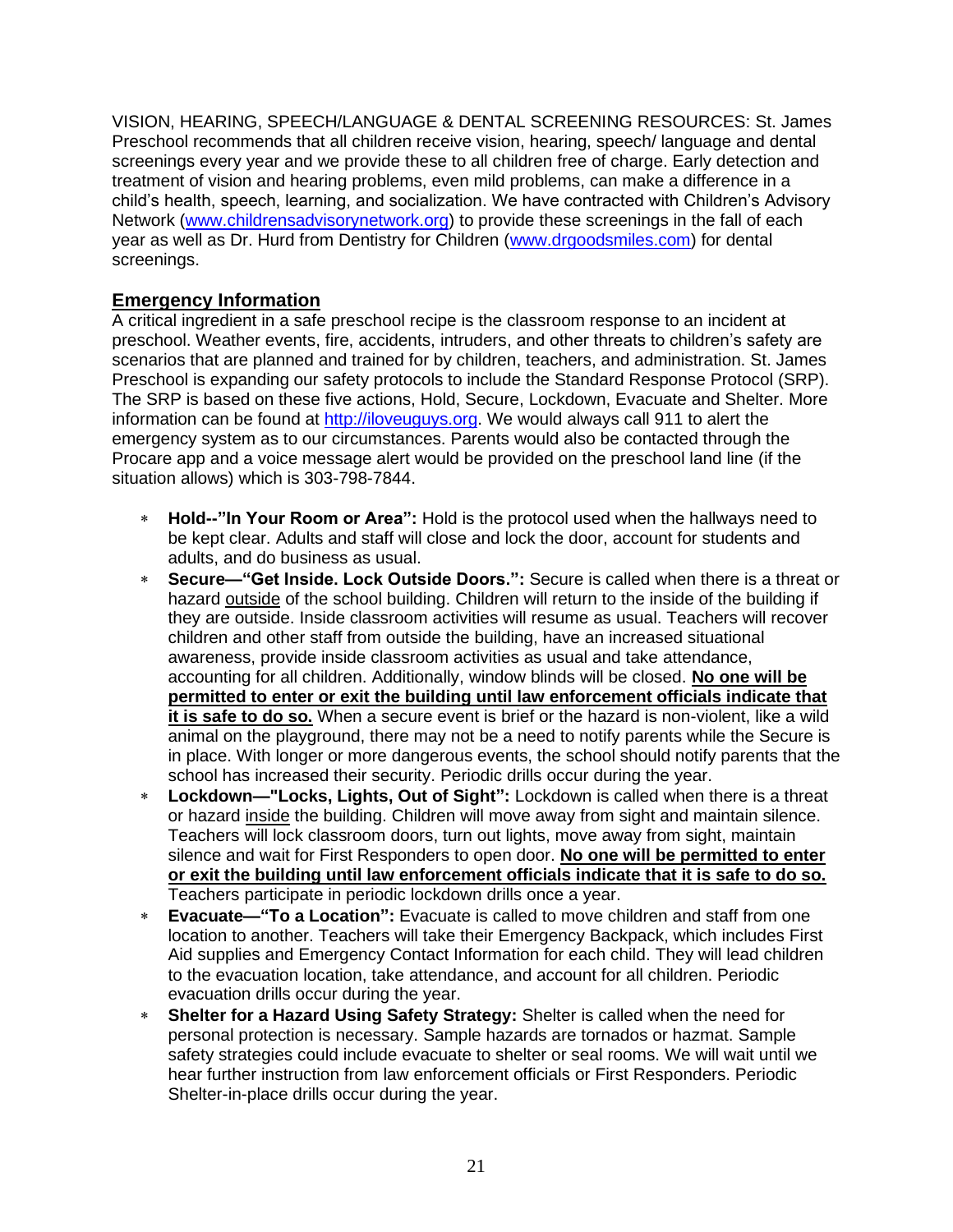- **Active Shooter on Premises:** An Active Shooter is an individual actively engaged in killing or attempting to kill people in a confined and populated area; in most cases, active shooters use firearm(s) and there is no pattern or method to their selection of victims. Active shooter situations are unpredictable and evolve quickly. Typically, the immediate deployment of law enforcement is required to stop the shooting and mitigate harm to victims. Because active shooter situations are often over within 10 to 15 minutes, before law enforcement arrives on the scene, individuals must be prepared both mentally and physically to deal with an active shooter situation. Depending upon the scenario, the protocol is to **Run, Hide, or Fight.** Staff are trained and review the ["Active Shooter: Quick Refence Guide" guide.](https://www.cisa.gov/sites/default/files/publications/active-shooter-pamphlet-2017-508.pdf)
- FIRE/TORNADOES: The preschool has two exits in the event of fire or explosion. The children are trained and practiced in performing fire drills. The school will have fire drills monthly. In the event of a tornado warning, the children are brought to an inner room away from glass. The school will have at least two tornado drills during the year.

EMERGENCY EVACUATION AND PARENT REUNIFICATION POLICY: If we need to evacuate the building and cannot return to our building for an extended length of time, the teachers and children will walk to Centennial Lutheran Church directly across Lowell Boulevard. The phone number is 303-798-1424. We would also be calling 911 to alert the emergency system as to our circumstances. Parents will be contacted and instructed on where and how to pick up your children.

### **Weather**

SNOW DAYS: At the discretion of St. James Preschool Administration, we will announce snow days based on the local weather conditions for the safety of children, families, and staff. We will use area public school snow closures as a guideline for making the decision about now closure days for St. James. These closures will be announced on News Channel 4, News Channel 9, email, and Procare message. Families may also refer to the school website or Facebook page for updates.

OUTDOOR PLAY: Children go outside to play every day. If the temperature is below 20 degrees or higher than 90 degrees, considering humidity, wind chill, and shade, we will stay inside and play in our indoor fitness room.

#### **Field Trips**

All our Field Trips are **walking field trips on the church property.**

#### **Photographs and Media**

St. James Preschool staff may use mobile devices to document children's activities. These photos are primarily used to document your child's progress and may be hung up for view in the classrooms or hallway bulletin boards. You will receive a release in the enrollment packet for you to initial, granting or declining permission to St. James and all staff to use still, motion, video or audio recording of your child's image for use in conjunction with the production of visual bulletin boards, social media, or other educational purposes.

#### **Classroom Pets**

Some of our classrooms may have a goldfish as a pet that children and staff name and take care of. Teaching staff supervise all interactions between children and our classroom animals.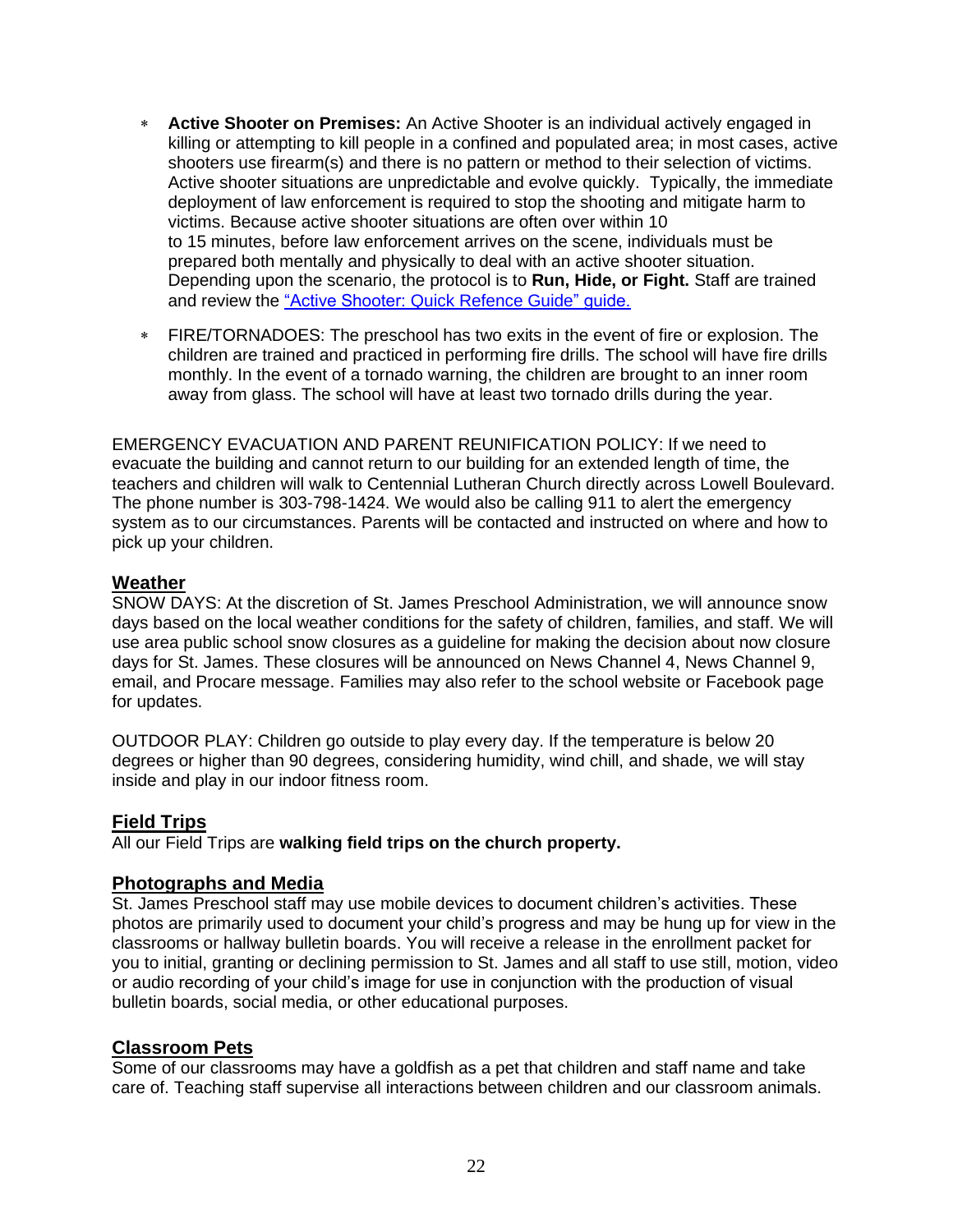Children do not handle the classroom pets. All these pets are recognized as being suitable for children in a classroom setting. Each pet has their own living environment. Children learn about their pets, feed them, and observe their behaviors and habits. During "long" vacations, such as Christmas Break and Summer Break, our classroom pets are "adopted" by the preschool staff and are taken to their family's home over that time frame. Families are asked if their children have any allergies pertaining to foods and/or animals. All allergies are posted in the classroom. If a child is allergic to one of our pets, then we would make the necessary arrangements in order to keep the child healthy and safe in our classroom. Teachers will do their best to make sure that children are not exposed to an animal that they are allergic to. Parents, make sure to disclose this information in the enrollment packet.

VISITING ANIMALS: Arrangements must be made before pets visit our school. On occasion, pets are brought by the children's parent (s) for their "sharing day" (Show & Tell). After the Show & Tell time, the pet must be taken home. The pet may not stay at the school for the day. When pets visit SJP the owners must always remain with their pet. The pet must be fully immunized and suitable for contact with children according with Rules and Regulations pertaining to childcare settings. The children are instructed on safe behavior with that particular pet.

# **Fundraising**

Each year St. James conducts fundraisers to help support some of the cost of the program. Tuition alone does not cover all our program costs. Parents are invited to help the board with "person power" and participation. We host monthly fundraiser dinners on Tuesday nights, either at Romano's or other community restaurants. Each month, we have another fundraising opportunity planned. You are not required to participate in any of our fundraising opportunities. Your participation is voluntary and very much appreciated by the board, staff, and your children, who directly benefit from our efforts. Our efforts help us provide high quality programming for our SJP Kids!

# **Personal Belongings**

All children are provided with a cubby space in the classroom for coats, baskets and other personal belongings such as "Lovies". We recommend that children not bring personal toys or other valuables, including jewelry and money, to school. This avoids much heartbreak when items become lost or broken. Sharing Time is, of course, an exception.

WHAT TO WEAR TO SCHOOL: Simple, sun protective clothing is most appropriate for preschool. Whenever possible, provide clothing with fastenings which your child can manipulate. Send your child in clothes that are appropriate for messy play as we engage in messy activities both inside and outside. Sturdy shoes are especially important; sandals, crocs and flip flops are examples of shoes that are difficult to wear on our playground. For safety reasons, your child may be denied the opportunity to play on the climbing equipment if the teacher feels that they will slip. All outer garments, including hats and boots, need to be labeled with your child's name. Children need to be properly dressed for all weather conditions as we play outside on mild and sometimes not so mild weather days. (IF in doubt, dress for OUT). Preschool students need to bring a complete change of clothing, including socks and shoes, diapers, and wipes which will be stored in their classroom. Please label everything that belongs to your child with his or her name.

# **Outdoor Play Guidelines and Policy**

**We plan to play outside every day**! If your child is not well enough to play outside, then your child is not well enough to come to school. PLEASE dress your children appropriately for the weather. In the event of *extreme* hot (over 90 degrees) or cold (below 20 degrees) weather the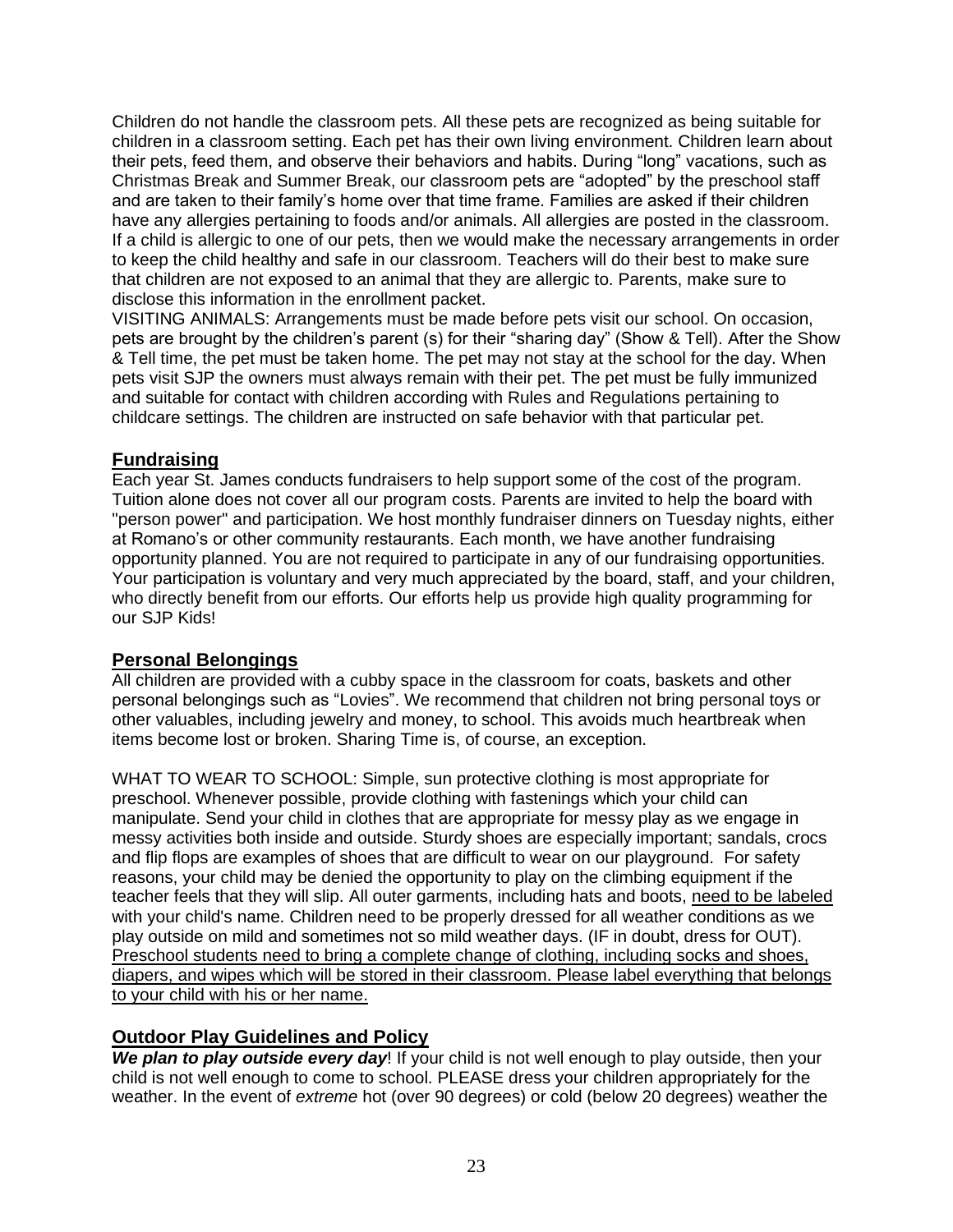director and teachers will determine the safety of children playing outdoors. As a rule of thumb, (with some flexibility for individual class needs) if the weather conditions are *extremely* hot or cold, rainy, snowing, and/or *extremely* windy, alternate indoor large motor play will take place in our STAR Room. Likewise, on high pollution warning days' children will play inside. On sunny days, if you want your child to wear sunscreen, please apply it to your child before school. Likewise, if you want your child to wear insect repellent, please apply it to your child before school. It is recommended by the public health authorities to use repellents containing DEET. Teachers will not be applying sunscreen or insect repellent at school without written consent from the parent. St. James playground has multiple shade structures and trees to provide shade. Water will be provided on sunny, warm weather days.

## **Child Supervision**

Children attending St. James are always supervised by an adult. Teachers keep attendance and note children's absences. Children are counted frequently during their class time, especially when exiting and entering the classroom, before and after outdoor play time, at snack time, circle time, or special programs. When going outside to our playground one teacher leads the children while the other teacher follows the last child out. Headcount is checked a minimum of three times a day. Should a special activity be planned at St. James that requires bringing in an outside instructor, (community helpers, music, performers, etc.) the teachers will remain with the children while attending the special activity.

MISSING CHILDREN: Should we not be able to locate a child, the director and one other teacher for that class will begin an immediate search. All means will be initiated to locate the child. If the child is not located after a thorough search, the parent and the police will be notified. *St. James Preschool takes their responsibility very seriously when caring for your children.* 

## **Television and Video Viewing**

Television or Videos are not used in our daily school curriculum. The philosophy behind our curriculum is that young children learn best by doing. We encourage and provide an environment where children can be active and creative explorers. During classroom emergent curriculum times such as fact finding and research teachers may use iPads for educational purposes. On special occasions such as Halloween and Valentine's Day we might show an age appropriate video.

# **Cooking Activities**

Our curriculum includes opportunities for children to cook. This is a fun enrichment activity that children enjoy and sets the stage for hands on discovery learning. Children are involved in a concrete, real-life experience providing natural opportunities to develop math, language, beginning reading, science skills and *self-confidence*! You will often hear children express their accomplishments. *"I did it. I made it myself*!" During the cooking experience in our classrooms, teachers emphasize and use safety precautions. We ask for parent volunteers for added supervision. We wash and dry hands before handling food. Only the teacher or supervising adult places items in and removes them from any heated appliance. We wash all serving and cooking utensils according to health department standards. Cooking ingredients are purchased specifically for each cooking experience to assure freshness and are stored appropriately according to health department standards. The preschool refrigerator is inspected weekly. Food items that are nearing the expiration date are thrown away.

# **Lunch Guidelines**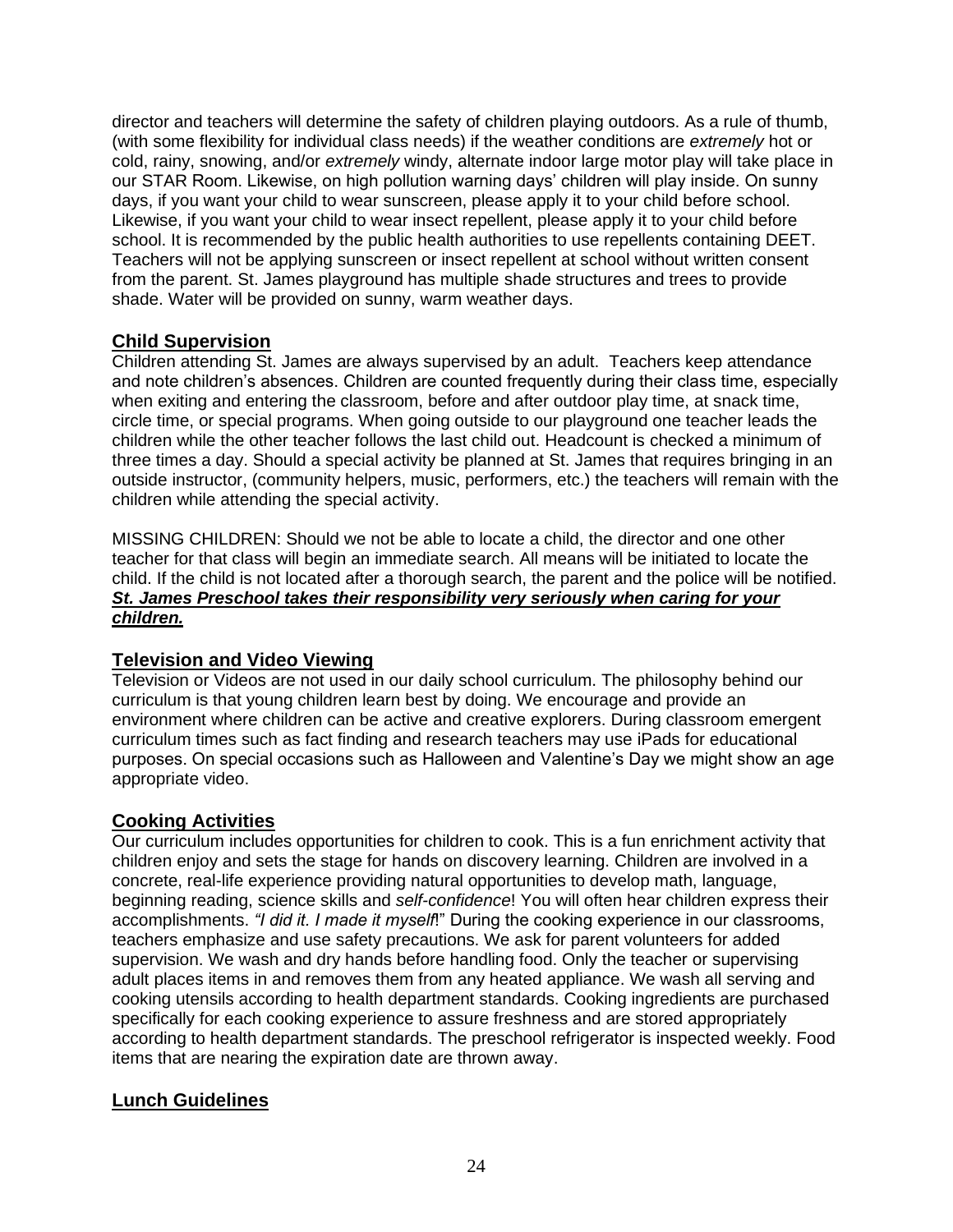Please send a *nutritious lunch* (which meets 1/3 of the daily nutritional requirements) and MILK for your child every day. This includes: 1 protein, 1 fruit, 1 vegetable, 1 grain, and a dairy product. Make sure to label the lunch with your child's name. It is also recommended to include a labeled self-contained ice pack. It's best to use labeled storage type containers for all food items. Remember we do not warm food. Finger foods are best. Please send labeled utensils and food that your child can feed themselves.

We recommend you try to limit sugar and offer children a chance to sample new foods. Family favorites or ethnic foods are especially fun! Fresh fruits and vegetables are encouraged.

Food items that are **NOT** considered safe for children younger than four years old are hot dogs whole or sliced into rounds, whole grapes, nuts, popcorn, raw peas, hard pretzels, spoonfuls of peanut butter, or chunks of raw carrots or meat larger than can be swallowed whole. Staff will not serve the food items listed above (whole) to children younger than four. Cut foods such as grapes and carrots into lengthwise pieces that children can swallow safely. THANK YOU for your assistance with this.

**\*NOTE: It is the policy of the school that parents of children with severe food allergies must notify the Director and teachers.**

**On Special Occasions** (such as birthdays), food that is to be shared with the class is permitted under the following conditions:

- Perishable food to be shared with other children must be store-bought and in its original package.
- Children will not be allowed to share food provided by the child's family (individual lunch items) unless the food is intended for sharing with all the children.
- Leftover food will be discarded except for foods that do not require refrigeration and/or come in a commercially wrapped package that was never opened.

| Good Lunch Box Suggestions for a Balanced, Nutritional Lunch.                                 |                                                                                      |  |
|-----------------------------------------------------------------------------------------------|--------------------------------------------------------------------------------------|--|
| $\frac{1}{2}$ turkey sandwich (whole<br>wheat bread)<br>Celery sticks<br>Grapes<br>Milk/water | Chicken strips<br>Whole wheat Roll<br>Orange wedges<br><b>Broccoli</b><br>Milk/water |  |
| Cream Cheese on graham<br>crackers<br>Apple slices<br>Carrot sticks<br>Milk/water             | Yogurt with fresh fruit<br>Crackers<br>Sugar snap peas<br>Milk/water                 |  |

## **Birthdays**

We celebrate birthdays with our friends at school. Parents may bring a special snack to help celebrate their child's special day. *Cupcakes, sheet cakes, or anything extremely messy to eat may be provided at the teachers' discretion. Please refer to "On Special Occasions" above.*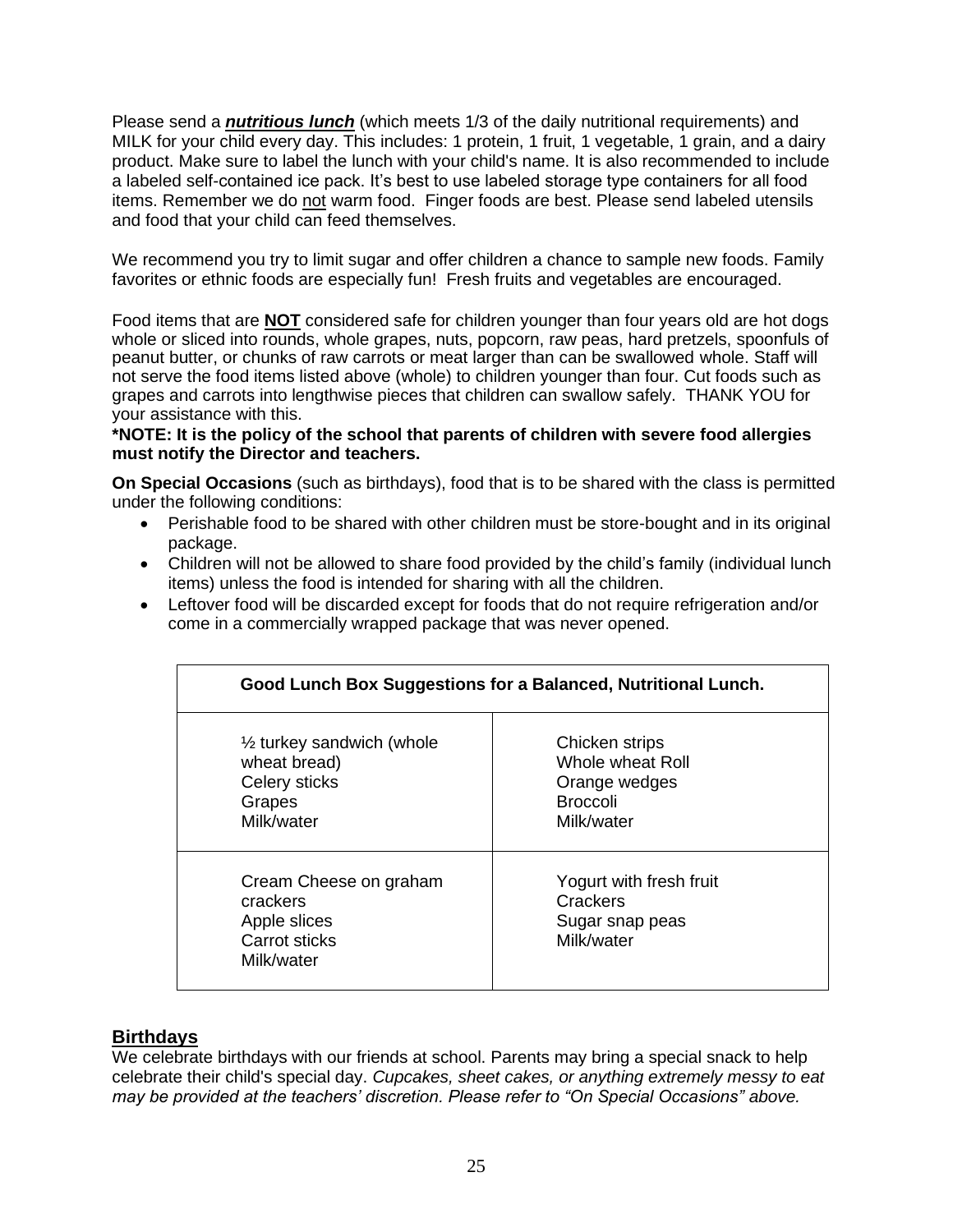- If a birthday is to be celebrated away from the classroom and the whole class is not invited, please mail the invitations as well as any thank you notes. If the entire class is invited, please feel free to bring the invitations to school. Please be considerate of our children's feelings and comply with this request.
- Parents often donate a book, puzzle, or game to the classroom in honor of their child's birthday. The birthday child has the honor of giving as well as receiving on their special day. If you wish to donate an item, the classroom teacher can give you ideas on what the class would enjoy.

## **Sharing Time**

Children may bring things from home on their designated "sharing" day or they may choose to simply share information about their weekend, etc. with the class. Sharing items should be placed in the bag with the child's name on it and will be returned to his/her cubby basket. We discourage guns, war toys, and other toys of destruction. *Limit number of items to one.* 

### **Classroom Support for Children**

A reasonable effort will be made to accommodate any child's needs and to integrate the child into the classroom within the capacity of the existing staff.

Upon enrollment of a child with special health care needs, we must obtain a copy of an existing individualized health care plan for the child that can be reviewed, adopted, and implemented by our staff. Working with the parents, we will inform our nurse consultant and our child development specialist about the needs of the child. A team consisting of teachers, administrative staff, parents, nurse consultant and other professionals who work with the child will develop an individualized health care plan for the child. Admittance will be determined on a case-by-case basis. 

For children who are receiving other services including but not limited to speech/language therapy, occupational therapy, physical therapy, or mental health support, the family must notify the staff at the time of registration. Our staff will meet with parents and therapists to learn about the child's needs and explain our school philosophy, curriculum, and classrooms schedules and routines in order to determine if our program is the best educational fit for the child. Admittance will be determined on a case-by-case basis.

In both cases, students would be admitted on a trial basis of one or two months, depending on the age and classroom placement of the child. During this time, we will work closely with the child's parents, our consultants, teachers, and any other person(s) responsible for the child's growth and well-being. At the end of the trial period, we will meet with the parents and any other necessary case workers to determine if we are able to adequately meet the needs of the child within our current staffing patterns. If we are not able to meet the child's needs, we will assist parents in finding a more suitable program for the child.

REFERRAL POLICY: If a family would like information about referring their child to a specialist, please discuss this with the Director. If a concern about your child's development occurs, we will contact you by telephone and email to schedule a meeting. During the meeting we will share our concerns and provide the necessary referrals to support both child and family. We may also provide accommodations to support the child's success in the classroom, which may include an adjustment to the child's daily schedule. St. James Preschool has a variety of health, behavioral, and additional educational resources that we can share with you. We have contracted with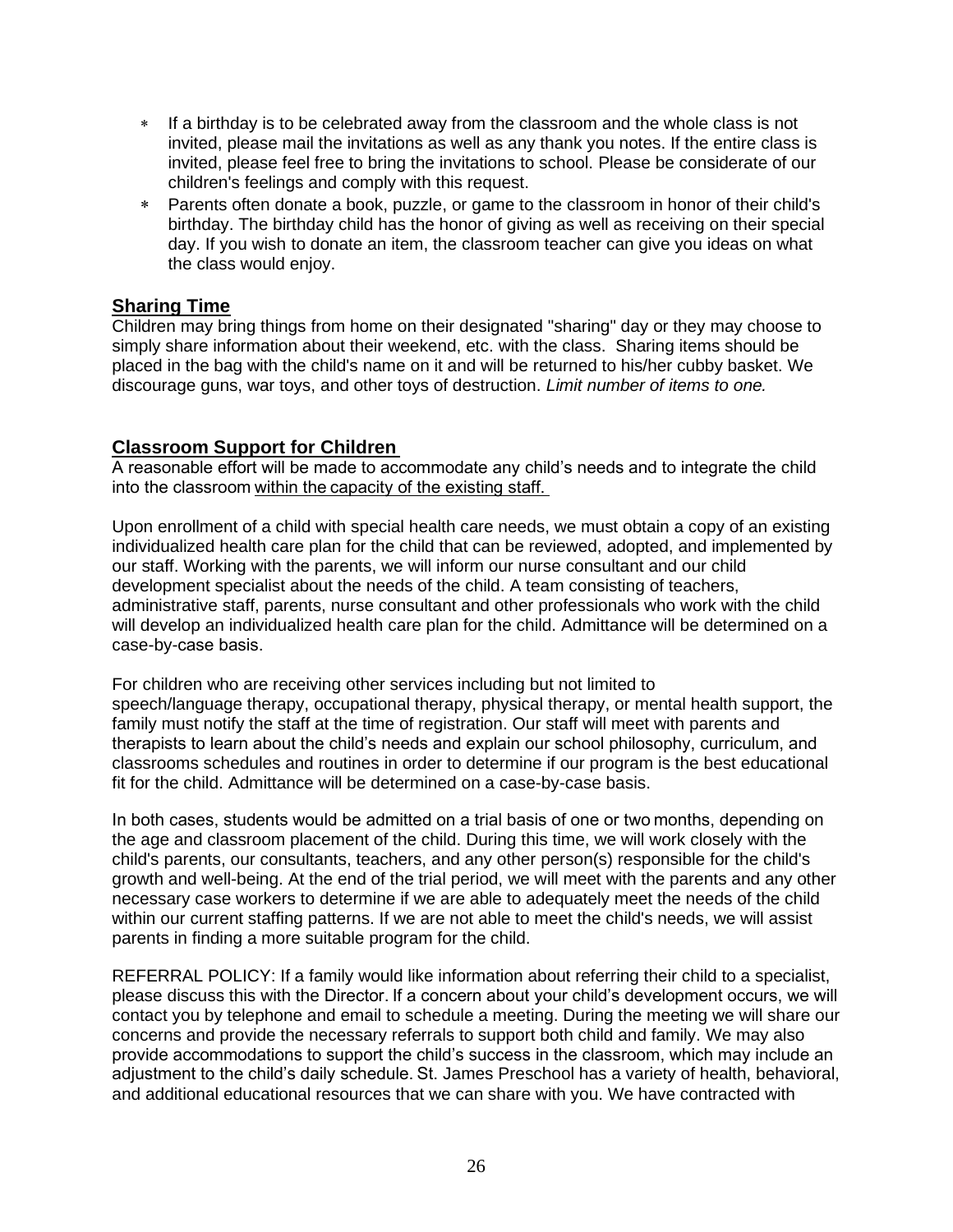Susan Hill (Hill-Kleespie LLC) to provide screenings and referrals for children in our preschool. Susan can also help guide the parent through the evaluation process, if necessary, and serve as a liaison between outside agencies that provide services and St. James Preschool. We have also contracted with Children's Advisory Network[\(www.childrensadvisorynetwork.org\)](http://www.childrensadvisorynetwork.org/) to provide Vision, Hearing, and Language Screenings at St. James Preschool. In some instances, families might be referred to their local Child Find, which offers free screenings through the school district where the family lives.

HOME LANGUAGE AND INTERPRETERS: Families sometimes express concern about their children learning English and/or retaining or continuing to acquire their home language. At St. James we strongly always encourage you to use your home language with your child. Current research shows that very young children acquire language in the context of a relationship and that children do best if they hear a single language from a single adult. In addition, research shows that mastery of one language offers the best foundation for learning other languages. Our teachers mostly speak English with the children at St. James and your child will gradually acquire English through their experiences with us. During our orientation week teachers will ask you for critical words in your child's home language if it is not English.

 The policy of St. James Preschool is to support meaningful communication with all our families. We respect the diversity of our preschool community. If we do not have a staff member who speaks the language of a family, we will utilize the outside translation vendor Voiance to support communication. Additionally, we use Creative Curriculum which is a bilingual curriculum providing written lesson plans and other parent resources in both English and Spanish. We would be able to support families whose home language is Spanish with these written communications.

# **Diapering**

The policy on diapering and toilet training is a Colorado Child Care Licensing rules and regulations. These procedures only apply to our 2 ½'s classroom, which is licensed for diapering.

Children requiring diapers will be checked for wetness or feces at least every two hours, or whenever the child indicates discomfort or exhibits behavior that suggests a soiled or wet diaper. The child shall be changed when found to be wet or soiled. A diaper changing station or changing area shall be provided and located separate from any food preparation, storage, or serving area and will comply with Colorado Department of Health and Environment Rules and Regulations Governing the Health and Sanitation of Child Care Facilities

# **Toilet Training**

The most important factor in making the toilet learning experience successful and as low-stress as possible is a family/teacher partnership that supports the child. Research indicates that children cannot successfully learn how to use the toilet until they are physically, psychologically, and emotionally ready. Many pediatricians say that most children under 24 months of age are not physically capable of regulating bladder and bowel muscles. Most positive toilet training occurs only after children show signs of physical control or awareness of their bodily functions and when they demonstrate an interest or curiosity in the process. We are committed to working with you to make sure that toilet learning is carried out in a manner that is consistent with your child's physical and emotional abilities and your family's concerns.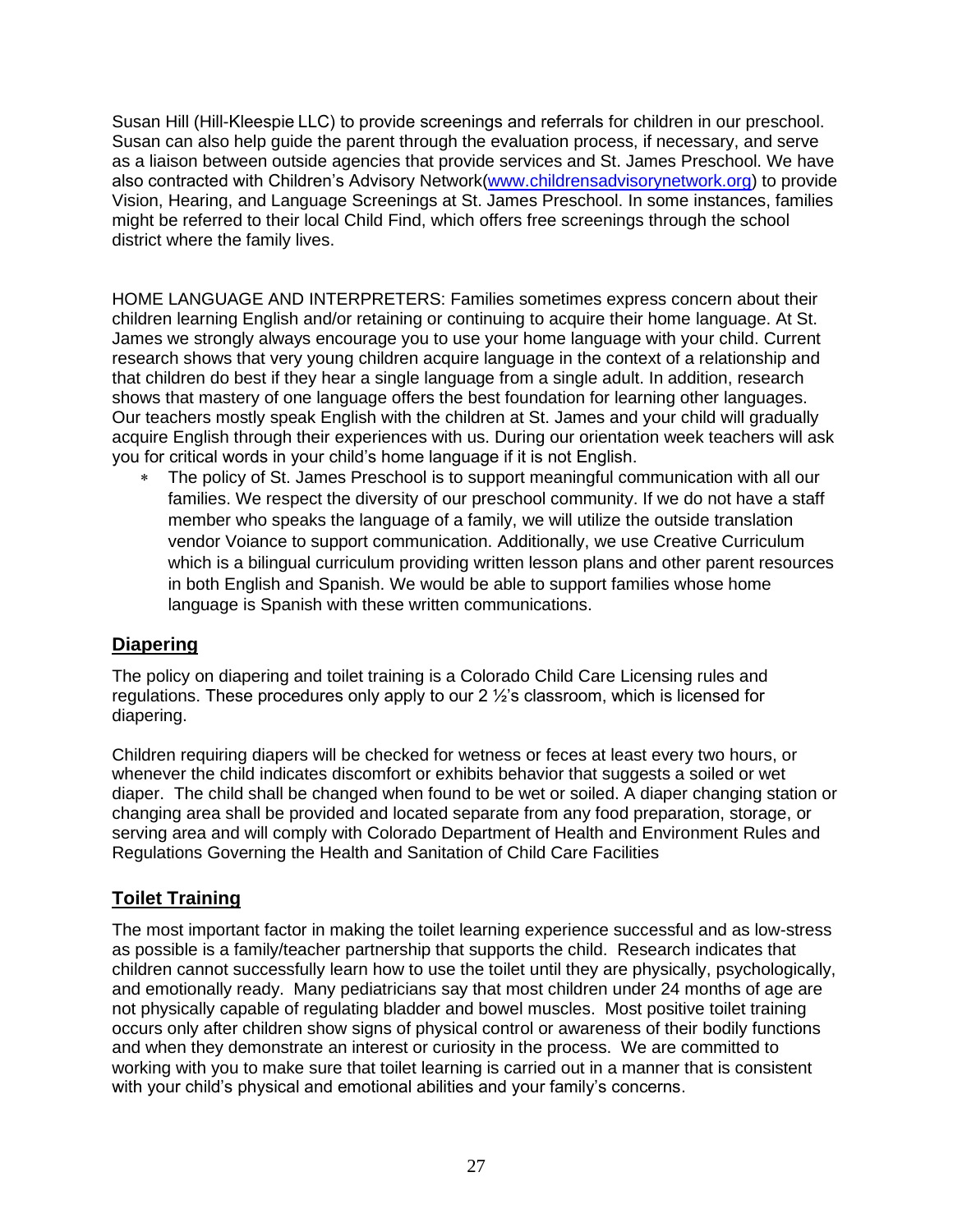## **Discipline and Guidance**

The staff makes every attempt to discipline and guide children with love and dignity. The term guidance is used for several reasons. It is a positive term and implies working WITH the child to develop internal control of his/her behavior. St. James Preschool has created systems and implements best practices that promote and sustain the use of the Pyramid Model as well as Conscious Discipline curriculum developed by Dr. Becky Bailey. Our staff members are trained in the use of both models and infuse these practices throughout the classroom day. We use a collaborative teaming approach.

First, forming responsive and nurturing relationships with children, families, and colleagues is the foundation for all our practices. Strategies include actively responding to children's needs, supporting children's play, supporting and responding to children's communication, providing positive feedback and encouragement for appropriate behavior, and partnering with families.

Secondly, we strive to create a high-quality, supportive environment. Practices include designing the classroom for safety and predictability, planning a rich, exciting developmentallyappropriate curriculum, providing adequate, motivating materials, creating well-defined play centers, providing a balanced schedule for large and small groups and teacher-led/ child-led times of instruction, teaching classroom rules, and providing clear directions are expectations of promoting social-emotional competence and preventing challenging behaviors.

Thirdly, we focus on the explicit instruction of social emotional skills. We use the Pyramid Solution Kit, the Tucker Turtle strategy for anger management, calm down techniques in the safe place, individualized social stories, role plays, and puppets to help children learn how to identify and express their feelings and emotions, play cooperatively with peers, use problemsolving skills, make friends, initiate and maintain play, strategies to handle disappointment, and delayed gratification. Instruction to teach these social-emotional skills is intentional, systematic, and focused.

Our goal is to encourage the children to become creative, independent, responsible, and socially mature human beings. This involves learning to make responsible choices and accepting the consequences of such choices.

A quick review, Guidance takes several forms:

- **Nurturing Relationships.** Teachers show love, care, and are responsive to the needs of the children, building trust with each child.
- **Supportive Environment.** A place that is designed for children. Centers are clearly designed and arranged to promote hands on learning and discourage inappropriate behaviors, such as running inside.
- **Logical Rules.** Rules such as keeping your hands to yourself and taking care of the learning environment are discussed with the children, as well as why rules are needed.
- **Curriculum.** Our curriculum is developmentally appropriate based on children's interest and level of readiness.
- **Positive Behavior.** We reinforce the behaviors we encourage. Catch them being good!
- **Redirection.** Often interesting a child in another activity can eliminate a potential difficulty. We might ask them to help us or send them to a different area to play.
- **Positive Reminder.** Telling the child what we want them to do, rather than using "no" or "don't."
- **Renewal Time.** Occasionally a child needs to be removed from the situation for a brief time, allowing them to consider alternate behavior.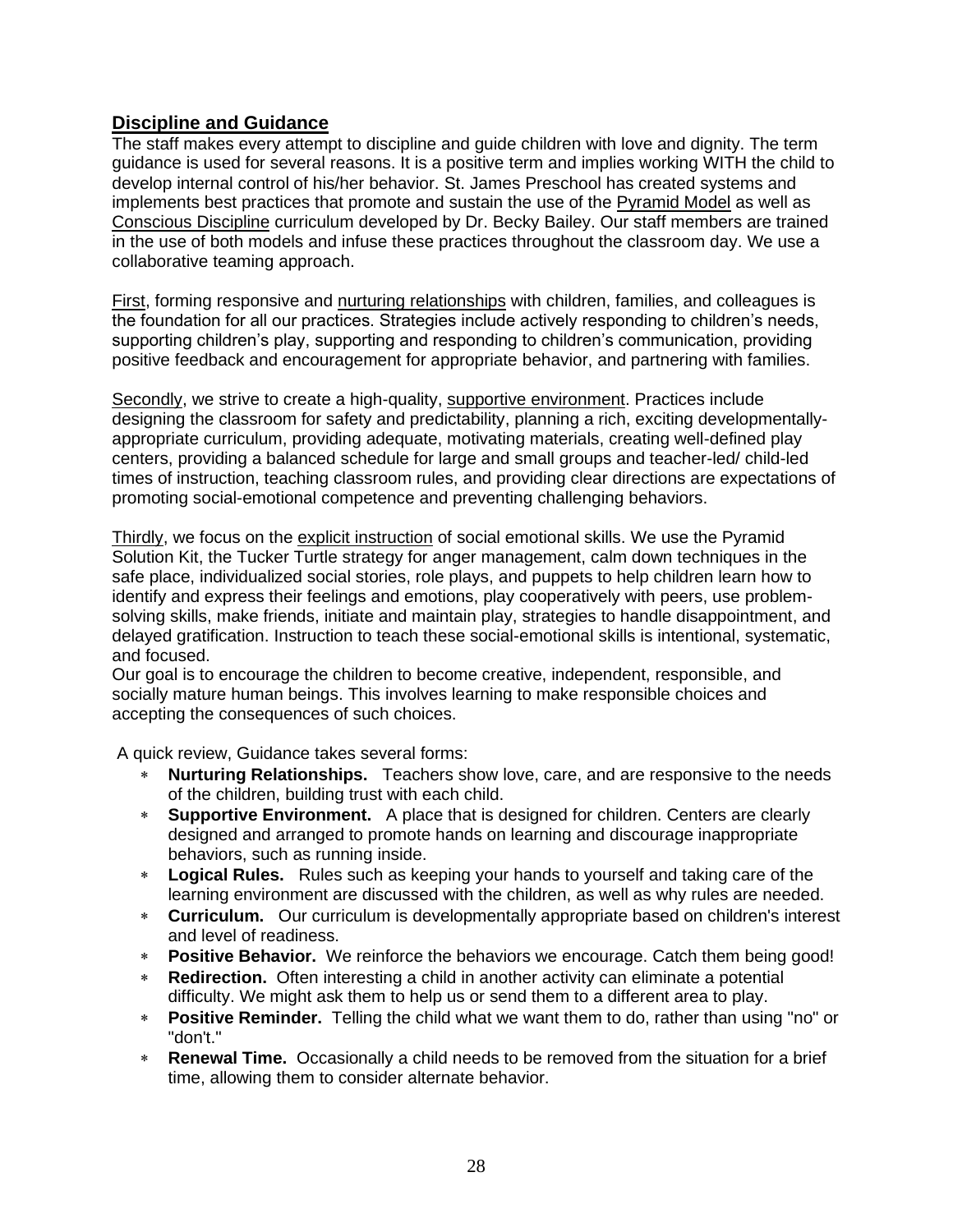NOTE: **NO** corporal punishment will be allowed. This is defined as the use of negative physical touching (spanking, slapping, pinching, etc.). No verbal abuse will be allowed, such as humiliation, ridicule, threat or coercion.

# **Challenging Behavior Policy**

We have a Team-Based Process for Responding to Challenging Behavior In a young child, challenging behavior is defined as being hurtful to self or others, persistent, disruptive, destructive, or interfering with child's or peer's learning.

Staff will respond to challenging behavior at each level of Pyramid practices.

# **1. Relationships**

- Review child's Ages and Stages–Social Emotional Questionnaire with parents. Reflectively listen to any concerns. Be honest about child's behavior in class, while remembering to validate parent's care and love, as well as emphasize the child's strengths. Let parents know the teacher will be trying some strategies to help their child learn how to get needs met more appropriately.
- Discuss with the Director the option of a home visit with Susan Hill (Hill-Kleespie LLC), our child development specialist.
- Check the ratio of 7:1 "deposits-to-withdrawal" statements to child by all staff who work with the child.
- Inform/invite families to St. James Preschool's Conscious Discipline trainings.

# **2. Environment**

- Staff will review the classroom environment organization and structure to determine if all Pyramid practices are in place.
- \* Is there a predictable visual schedule that is consistently maintained? Are all children kept informed of transitions in routines throughout the day?
- Are there "routines within routines?" Staff will discuss what methods are being used to help children answer four questions.
	- 1. What am I supposed to do?
	- 2. How do I know if I am progressing?
	- 3. How do I know that I am finished?
	- 4. What comes next?
- Staff will review all routines to see if there is a clear beginning, middle, and end.
- Staff will consider creating additional individual visual strategies such as a social story, first-then picture schedule, transition schedule, or center choice schedules.

# **3. Intentional Teaching Strategies**

Staff will self-reflect on the following practices:

- Are behavior expectations and rules posted in the classroom in a way that is meaningful for all children?
- Are behavior expectations and rules (general rules and rules for specific routines, such as circle time) being intentionally taught and reviewed daily?
- Are a variety of teaching strategies being implemented to teach rules, appropriate attention seeking, requesting and giving an object, friendship skills, problem solving, self-calming skills, and emotional literacy? These strategies will include teaching the concept in large and small groups, modeling "wise" and "unwise" choices relating to the skill being taught, creating daily activities for practice, providing descriptive praise which links positive behavior with specific expectation, and verbally modeling adult's emotions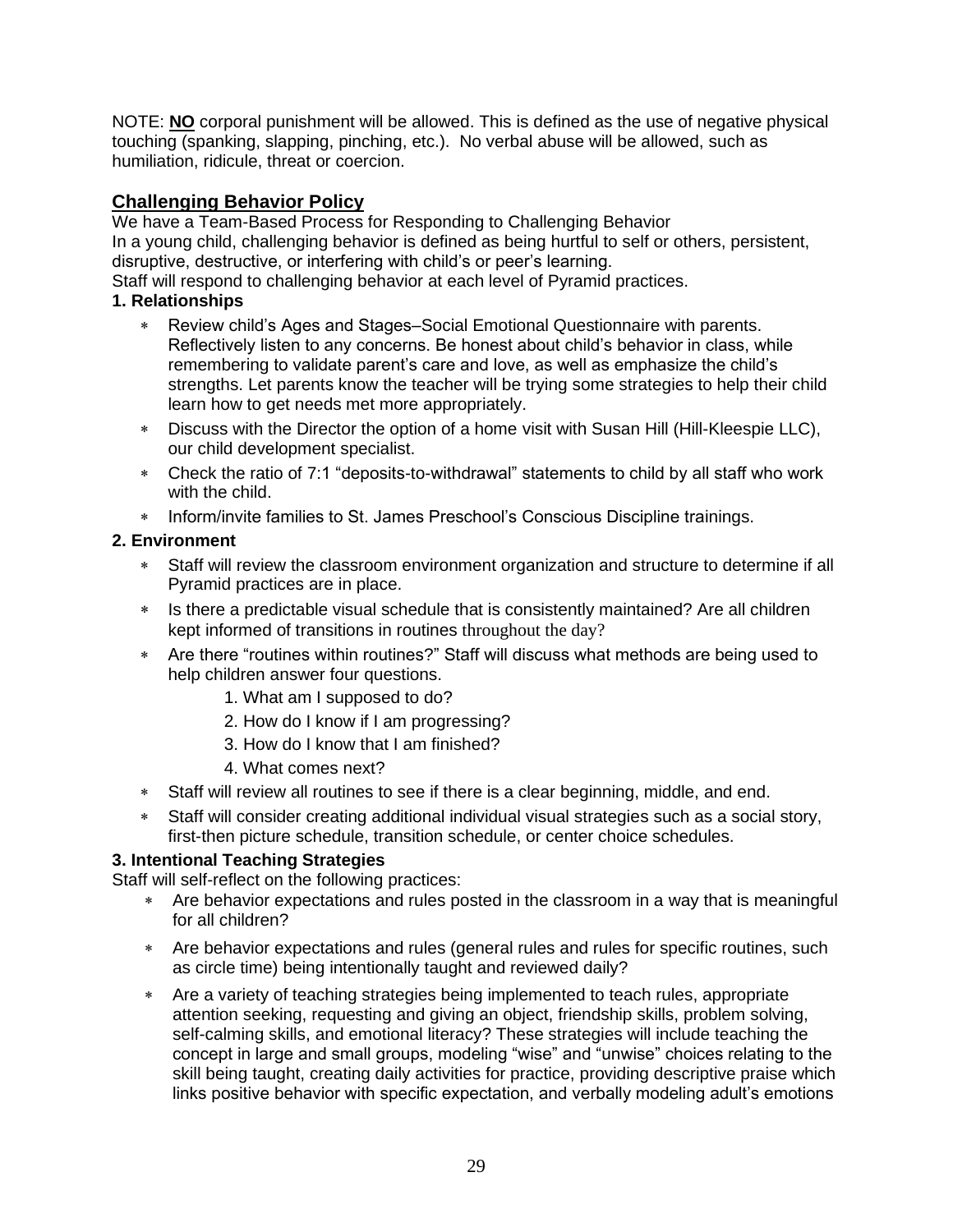and solutions when teachers are feeling frustrated as well as supported. This is a powerful strategy.

- How often are children given planned social opportunities to work together with their peers? Peers are a natural reinforcement! Many challenging behaviors occur because children are seeking peer attention without knowing how to do that appropriately. Teach them!
- Are a variety of visual play schemes taught and posted in centers? Many children do not know how to create play schemes with materials or peers. They will need to be taught, modeled, supported, and specifically reinforced to begin to learn to play appropriately with materials and peers.

### **4. Steps for addressing chronic disruptive behaviors**

If challenging behaviors have not decreased after self-reflection and consulting with a child development specialist (Susan Hill-Kleespie LLC) or with the director on the above practices, staff will initiate the following steps with the team. The Team will consist of each staff member who works with the child at school, family members, and/or care givers whom the parents want to include.

- 1) Begin collecting Behavior Incident Report data. Collect data for a week. The data will include a description of the behavior, the frequency and severity of the behavior, the antecedents, consequences, what happens immediately after the behavior, time of day, routine, and other persons or children who were involved.
- 2) The team will begin collaborating and working together to create a functional behavior assessment. The Team will brainstorm a hypothesis of the function of the behavior and identify antecedents and consequences which surround the behavior. The team will collaborate to create strategies which will assist in preventing the challenging behavior, identify replacement skills which need to be taught, and discuss reinforcements for appropriate behavior, both at home and school.
- 3) If the teaching staff feel that they need further assistance in resolving the behavior problem, St. James Preschool may, with parental permission, request the assistance of an outside agency. If the teaching staff feels the behavior may result in a special need, our program may, with parental permission, refer the child for an evaluation. If the parental permission is refused, and the problem behavior continues, the continued enrollment of the child will be reconsidered with the provisions listed below.
- 4) If the results of an outside evaluation suggest the need for accommodations of special needs, the program will provide these or other appropriate accommodations as long as they are not an undue hardship on the program as outlined by the Americans with Disabilities Act (ADA). In some cases, certain adaptations to our program may be impossible (an additional teacher at the cost of the family, for example) and we may recommend a different placement for the child. Please know that wherever possible, we will draw upon all resources to meet the child's needs.
- 5) If all the above steps fail to resolve the behavior problem, St. James Preschool may ask the parent(s) to obtain education or services for their child at another program. St. James Preschool will provide the parent(s) with 2 weeks' notice, except where such notice is not reasonable because of safety concerns and will try to assist the parent(s) in obtaining alternative early education, care, and resources.
- 6) Written documentation of all the steps above will be provided to the parent(s) and placed in the child's file.

## **Discharge Policy**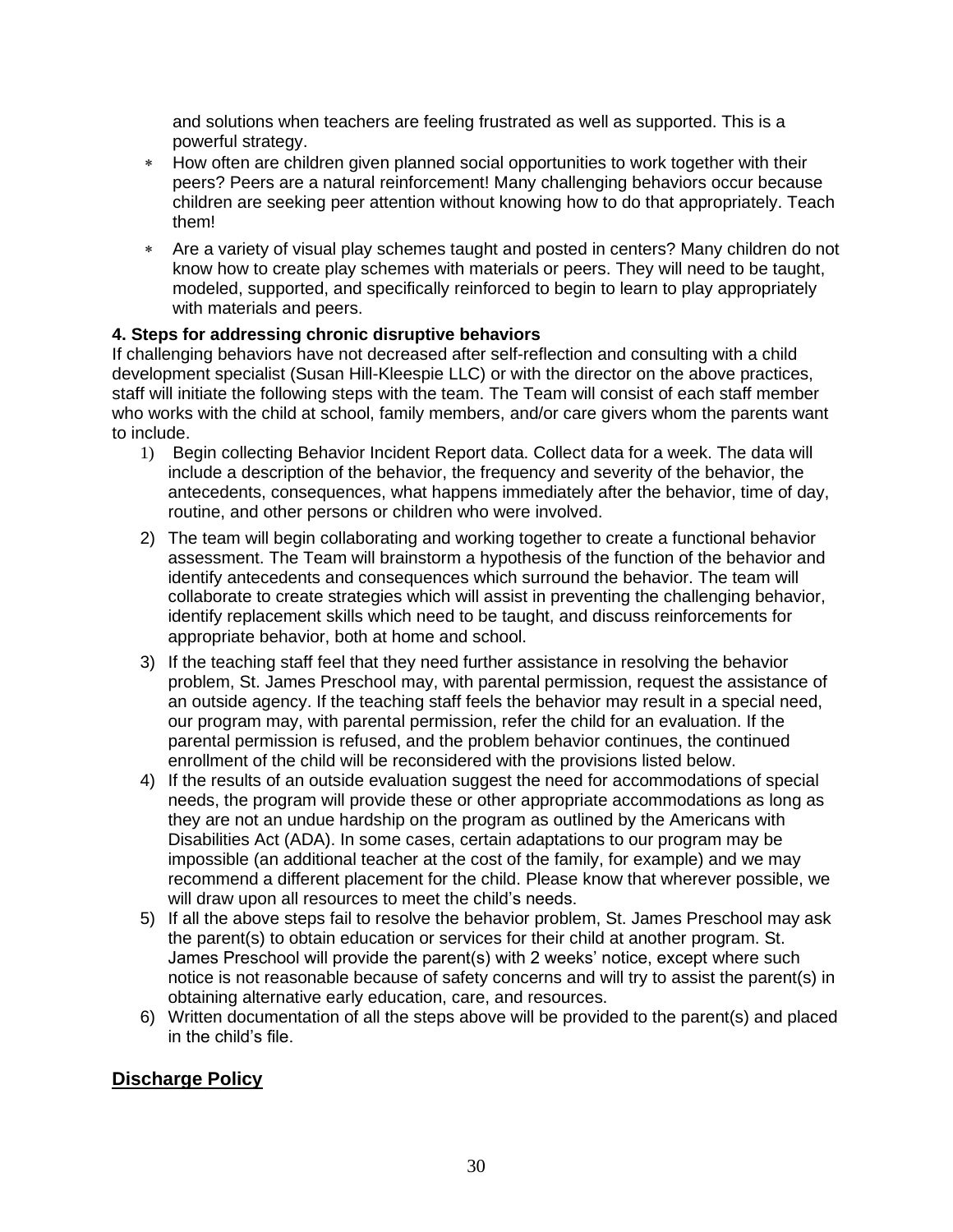St. James Preschool reserves the right to cancel the enrollment for a child for the following reasons:

- Non-payment or excessive late payments of tuition and fees
- Not observing the rules of the school as outlined in the Parent Handbook.
- Child requires additional classroom support which we cannot adequately meet with our current staffing patterns.
- Physical and/or verbal abuse of staff or children by parent or child

### **Child Abuse and Neglect Law**

The staff members are required by law to report any suspected child abuse or neglect to the proper authorities. In the case of either suspected abuse or neglect, the preschool teacher or the director will make the report. If you, as a parent, suspect child abuse or neglect and need to file a report, call the State of Colorado Department of Health and Human Services Child Abuse & Neglect Hotline, 1-844-264-5437.

To protect your children, all staff members who work with children are required by law to be fingerprinted and to be checked against the Central Registry of Social Services. Anyone with a history of child abuse cannot work in the school.

#### **Family Neutrality Policy**

All staff and administrators are directed to remain neutral in all situations involving family law issues such as custody arrangements between parents, divorce proceedings, and authorized releases, except in the case of suspected or confirmed child abuse or neglect as demonstrated to the school's satisfaction. Neither staff nor administration will give voluntary statements or take a position in non-child-abuse matters.

#### **Obligation to Inform Law Enforcement or When We Must Inform Police**

If we have reasonable cause to suspect that any person picking up a child is under the influence of drugs, including marijuana or alcohol, or is physically or emotionally impaired in any way that may endanger the child, to protect your child, we may request that another adult listed as an Emergency and Release Contact pick-up the child or we may call the police to prevent potential harm to your child. Reoccurring situations may result in the release of your child from the program.

#### **Reporting Suspected Licensing Violations**

If you need to report a situation which involves a complaint concerning suspected licensing violations, write or call The Division of Child Care with the Dept. of Human Services: 1575 Sherman St., Denver, CO. 80203, 303- 866-5958.

#### **Grievance Procedure and Conflict Resolution**

If a parent has a grievance, first go directly to the person(s) involved. If the grievance involves a teacher, the parent needs to present the situation directly to the teacher(s). Failing to reach settlement with the teacher(s), the parent may then present the situation to the director. Failing to reach settlement with the director; the parent may submit to the chairperson of the Board a written statement of the situation, requesting that the Board review the grievance. The Board will review the grievance and make recommendations for actions. Changes can only be made, and problems resolved when all parties concerned are in direct communications with each other. We want to creatively use conflict, striving to resolve issues according to Matt. 18:15-16, avoiding unhealthy triangles.